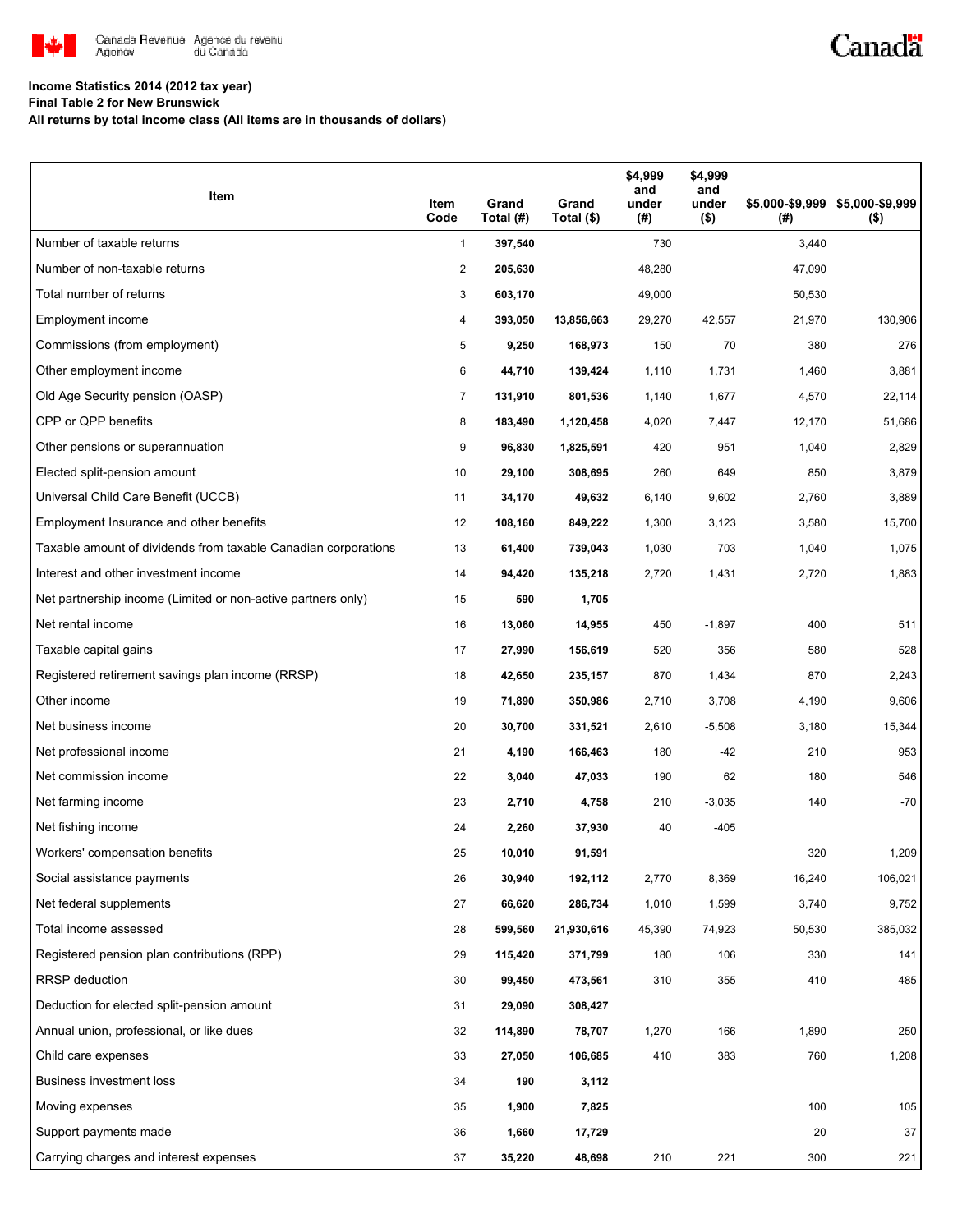

#### **Income Statistics 2014 (2012 tax year)**

**Final Table 2 for New Brunswick**

#### **All returns by total income class (All items are in thousands of dollars)**

| Item                                                                                           | Item<br>Code | Grand<br>Total (#) | Grand<br>Total (\$) | \$4,999<br>and<br>under<br>(#) | \$4,999<br>and<br>under<br>$($ \$) | (#)    | \$5,000-\$9,999 \$5,000-\$9,999<br>$($ \$) |
|------------------------------------------------------------------------------------------------|--------------|--------------------|---------------------|--------------------------------|------------------------------------|--------|--------------------------------------------|
| Deductions for CPP/QPP contributions on self-employment and<br>other earnings                  | 38           | 23,660             | 17,134              | 470                            | 34                                 | 2,660  | 458                                        |
| Deductions for provincial parental insurance plan (PPIP) premiums<br>on self-employment income | 39           |                    |                     |                                |                                    |        |                                            |
| Exploration and development expenses                                                           | 40           | 340                | 2,976               |                                |                                    |        |                                            |
| Other employment expenses                                                                      | 41           | 18,710             | 78,609              | 90                             | 188                                | 150    | 223                                        |
| Clergy residence deduction                                                                     | 42           | 900                | 10,043              |                                |                                    |        |                                            |
| Other deductions                                                                               | 43           | 21,980             | 29,383              | 580                            | 610                                | 720    | 591                                        |
| Total deductions before adjustments                                                            | 44           | 290,900            | 1,554,913           | 3,310                          | 2,290                              | 6,420  | 3,853                                      |
| Social benefits repayment                                                                      | 45           | 10,750             | 25,438              |                                |                                    |        |                                            |
| Net income after adjustments                                                                   | 46           | 598,190            | 20,361,429          | 44,110                         | 82,448                             | 50,500 | 381,478                                    |
| Canadian Forces personnel and police deduction                                                 | 47           | 510                | 19,322              |                                |                                    |        |                                            |
| Security options deductions                                                                    | 48           | 360                | 6,244               |                                |                                    |        |                                            |
| Other payments deductions                                                                      | 49           | 105,520            | 570,445             | 3,880                          | 10,228                             | 20,100 | 116,995                                    |
| Non-capital losses of other years                                                              | 50           | 470                | 3,757               | 20                             | 40                                 |        |                                            |
| Net capital losses of other years                                                              | 51           | 6,160              | 10,617              | 20                             | 25                                 | 40     | 38                                         |
| Capital gains deduction                                                                        | 52           | 840                | 59,471              |                                |                                    |        |                                            |
| Northern residents deductions                                                                  | 53           | 520                | 1,054               |                                |                                    |        |                                            |
| Additional deductions                                                                          | 54           | 7,250              | 22,126              |                                |                                    | 230    | 231                                        |
| Farming/fishing losses of prior years                                                          | 55           | 120                | 2,006               |                                |                                    |        |                                            |
| Total deductions from net income                                                               | 56           | 117,570            | 695,047             | 3,970                          | 10,384                             | 20,260 | 117,297                                    |
| Taxable income assessed                                                                        | 57           | 582,110            | 19,668,131          | 42,070                         | 72,441                             | 39,640 | 264,258                                    |
| Basic personal amount                                                                          | 58           | 603,160            | 6,504,521           | 49,000                         | 519,325                            | 50,530 | 542,368                                    |
| Age amount                                                                                     | 59           | 128,890            | 808,546             | 1,200                          | 7,724                              | 4,610  | 30,705                                     |
| Spouse or common-law partner amount                                                            | 60           | 42,400             | 282,770             | 1,250                          | 10,298                             | 1,310  | 9,955                                      |
| Amount for eligible dependant                                                                  | 61           | 24,410             | 249,306             | 1,490                          | 15,241                             | 1,580  | 16,338                                     |
| Amount for children 17 and under                                                               | 62           | 78,060             | 286,805             | 3,050                          | 11,405                             | 2,450  | 8,365                                      |
| Amount for infirm dependants age 18 or older                                                   | 63           | 690                | 3,583               | 10                             | 69                                 |        |                                            |
| CPP or QPP contributions through employment                                                    | 64           | 345,380            | 475,764             | 5,380                          | 1,411                              | 15,470 | 2,596                                      |
| CPP or QPP contributions on self-employment and other earnings                                 | 65           | 23,660             | 17,134              | 470                            | 34                                 | 2,660  | 458                                        |
| Employment Insurance premiums                                                                  | 66           | 353,470            | 185,830             | 12,250                         | 1,461                              | 19,360 | 2,361                                      |
| PPIP premiums paid                                                                             | 67           |                    |                     |                                |                                    |        |                                            |
| PPIP premiums payable on employment income                                                     | 68           |                    |                     |                                |                                    |        |                                            |
| PPIP premiums payable on self-employment income                                                | 69           |                    |                     |                                |                                    |        |                                            |
| Volunteer firefighters' amount                                                                 | 70           | 2,790              | 8,373               | 50                             | 144                                | 40     | 126                                        |
| Canada employment amount                                                                       | 71           | 390,360            | 415,984             | 17,540                         | 16,724                             | 22,080 | 23,324                                     |
| Public transit amount                                                                          | 72           | 4,500              | 1,823               | 270                            | 71                                 | 360    | 91                                         |
| Children's fitness amount                                                                      | 73           | 31,350             | 15,866              | 240                            | 95                                 | 240    | 93                                         |
| Children's arts amount                                                                         | 74           | 8,060              | 3,515               | 60                             | 24                                 | 70     | 28                                         |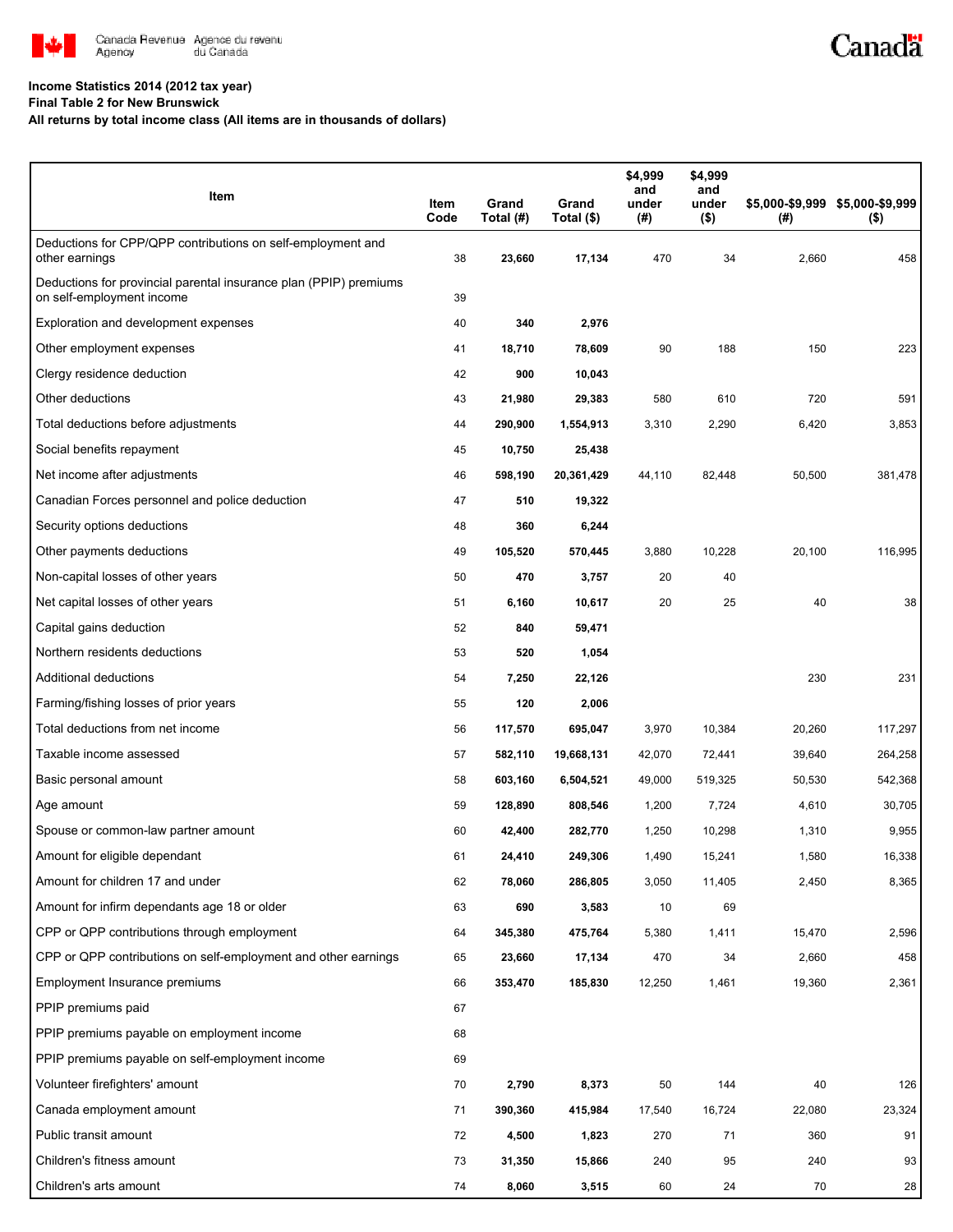

# Canadä

### **Income Statistics 2014 (2012 tax year)**

**Final Table 2 for New Brunswick**

**All returns by total income class (All items are in thousands of dollars)**

| Item                                                              |              |                    |                     | \$4,999<br>and | \$4,999<br>and   |        |                                            |
|-------------------------------------------------------------------|--------------|--------------------|---------------------|----------------|------------------|--------|--------------------------------------------|
|                                                                   | Item<br>Code | Grand<br>Total (#) | Grand<br>Total (\$) | under<br>(#)   | under<br>$($ \$) | (#)    | \$5,000-\$9,999 \$5,000-\$9,999<br>$($ \$) |
| Home buyers' amount                                               | 75           | 4,010              | 18,613              | 30             | 141              |        |                                            |
| Pension income amount                                             | 76           | 115,630            | 221,255             | 610            | 777              | 1,750  | 2,711                                      |
| Caregiver amount                                                  | 77           | 5,360              | 25,602              | 60             | 242              | 70     | 321                                        |
| Disability amount                                                 | 78           | 18,400             | 138,522             | 730            | 5,495            | 2,380  | 17,917                                     |
| Disability amount transferred from a dependant                    | 79           | 7,080              | 68,374              | 130            | 1,424            | 120    | 1,179                                      |
| Interest paid on student loans                                    | 80           | 25,930             | 16,651              | 130            | 64               | 170    | 53                                         |
| Tuition, education, and textbook amounts                          | 81           | 29,780             | 146,938             |                |                  |        |                                            |
| Tuition, education, and textbook amounts transferred from a child | 82           | 13,930             | 72,822              |                |                  |        |                                            |
| Amounts transferred from spouse or common-law partner             | 83           | 30,100             | 157,253             | 1,810          | 7,478            | 1,290  | 5,260                                      |
| Medical expenses                                                  | 84           | 134,180            | 313,644             | 1,740          | 1,821            | 2,790  | 3,364                                      |
| Total tax credits on personal amounts                             | 85           | 603,160            | 1,565,954           | 49,000         | 90,222           | 50,530 | 100,180                                    |
| Allowable charitable donations and government gifts               | 86           | 120,650            | 213,235             | 130            | 41               | 300    | 113                                        |
| Eligible cultural and ecological gifts                            | 87           | 170                | 152                 |                |                  |        |                                            |
| Total tax credit on donations and gifts                           | 88           | 118,960            | 41,712              | 130            | 9                | 290    | 28                                         |
| Total federal non-refundable tax credits                          | 89           | 603,160            | 1,607,666           | 49,000         | 90,230           | 50,530 | 100,208                                    |
| Federal dividend tax credit                                       | 90           | 53,550             | 98,987              | 100            |                  | 100    | $\mathbf{1}$                               |
| Overseas employment tax credit                                    | 91           | 130                | 1,345               |                |                  |        |                                            |
| Minimum tax carryover                                             | 92           | 600                | 1,667               |                |                  |        |                                            |
| Basic federal tax                                                 | 93           | 370,890            | 1,897,330           | 250            | 55               | 410    | 154                                        |
| Federal Foreign Tax Credit                                        | 94           | 13,410             | 8,234               |                |                  |        |                                            |
| Federal Political contribution tax credit                         | 95           | 2,370              | 368                 |                |                  |        |                                            |
| <b>Investment Tax Credit</b>                                      | 96           | 1,250              | 2,128               |                |                  |        |                                            |
| Labour-sponsored funds tax credit                                 | 97           | 1,080              | 193                 |                |                  |        |                                            |
| Alternative minimum tax payable                                   | 98           | 430                | 2,375               |                |                  |        |                                            |
| Net federal tax                                                   | 99           | 370,010            | 1,887,803           | 240            | 56               | 400    | 155                                        |
| CPP contributions on self-employment                              | 100          | 23,660             | 34,269              | 470            | 68               | 2,660  | 916                                        |
| Social Benefits repayment                                         | 101          | 10,750             | 25,438              |                |                  |        |                                            |
| <b>Net Provincial Tax</b>                                         | 102          | 380,530            | 1,201,127           | 160            | 29               | 650    | 85                                         |
| Total tax payable                                                 | 103          | 397,540            | 3,148,672           | 730            | 154              | 3,440  | 1,157                                      |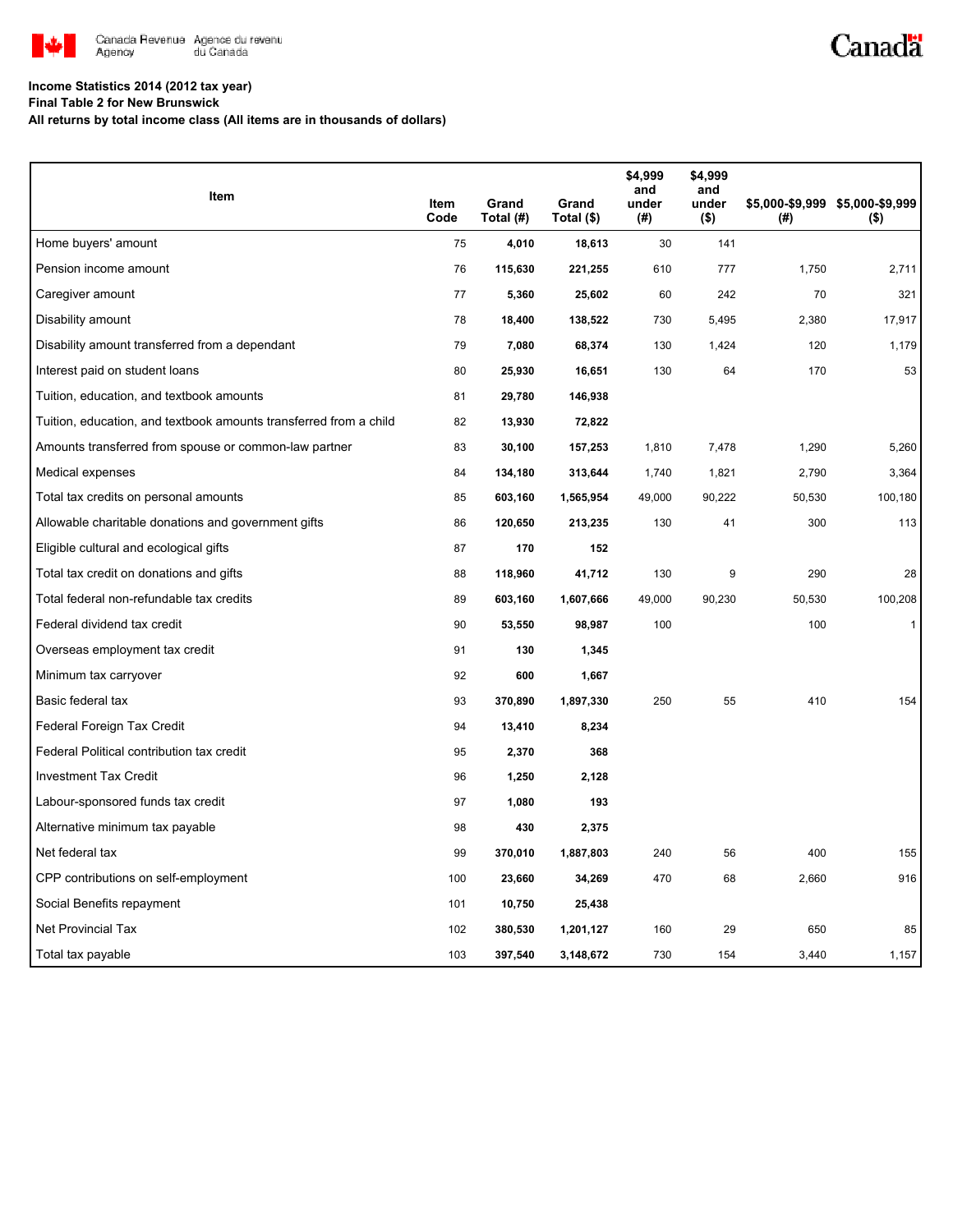| Item                                                                          | Item<br>Code   | (#)    | $($ \$) | (#)    | \$10,000-\$14,999 \$10,000-\$14,999 \$15,000-\$19,999 \$15,000-\$19,999 \$20,000-\$24,999 \$20,000-\$24,999<br>$($ \$) | (#)    | $($ \$)   |
|-------------------------------------------------------------------------------|----------------|--------|---------|--------|------------------------------------------------------------------------------------------------------------------------|--------|-----------|
| Number of taxable returns                                                     | $\mathbf{1}$   | 13,230 |         | 25,980 |                                                                                                                        | 37,960 |           |
| Number of non-taxable returns                                                 | $\overline{2}$ | 37,840 |         | 44,360 |                                                                                                                        | 16,940 |           |
| Total number of returns                                                       | 3              | 51,070 |         | 70,340 |                                                                                                                        | 54,900 |           |
| Employment income                                                             | 4              | 23,250 | 210,123 | 27,790 | 354,986                                                                                                                | 32,440 | 554,576   |
| Commissions (from employment)                                                 | 5              | 510    | 595     | 640    | 1,163                                                                                                                  | 690    | 1,854     |
| Other employment income                                                       | 6              | 1,730  | 4,965   | 2,280  | 6,602                                                                                                                  | 2,550  | 7,370     |
| Old Age Security pension (OASP)                                               | $\overline{7}$ | 14,040 | 83,842  | 36,850 | 233,875                                                                                                                | 18,640 | 116,450   |
| CPP or QPP benefits                                                           | 8              | 19,510 | 86,652  | 38,310 | 194,165                                                                                                                | 22,630 | 153,269   |
| Other pensions or superannuation                                              | 9              | 3,320  | 10,648  | 9,440  | 36,647                                                                                                                 | 14,560 | 98,569    |
| Elected split-pension amount                                                  | 10             | 2,070  | 13,716  | 3,580  | 28,784                                                                                                                 | 4,340  | 41,421    |
| Universal Child Care Benefit (UCCB)                                           | 11             | 4,680  | 6,690   | 3,160  | 4,588                                                                                                                  | 3,010  | 4,137     |
| Employment Insurance and other<br>benefits                                    | 12             | 8,570  | 49,660  | 13,640 | 96,036                                                                                                                 | 15,640 | 128,316   |
| Taxable amount of dividends from<br>taxable Canadian corporations             | 13             | 1,940  | 2,273   | 3,400  | 4,426                                                                                                                  | 3,960  | 7,478     |
| Interest and other investment income                                          | 14             | 4,620  | 3,294   | 8,540  | 6,330                                                                                                                  | 8,490  | 7,686     |
| Net partnership income (Limited or<br>non-active partners only)               | 15             |        |         |        |                                                                                                                        |        |           |
| Net rental income                                                             | 16             | 560    | 502     | 810    | 610                                                                                                                    | 850    | 867       |
| Taxable capital gains                                                         | 17             | 900    | 850     | 1,530  | 1,247                                                                                                                  | 1,840  | 2,037     |
| Registered retirement savings plan<br>income (RRSP)                           | 18             | 1,500  | 5,215   | 2,260  | 7,335                                                                                                                  | 3,000  | 11,003    |
| Other income                                                                  | 19             | 4,380  | 12,278  | 4,670  | 13,318                                                                                                                 | 5,150  | 14,477    |
| Net business income                                                           | 20             | 3,680  | 27,671  | 3,230  | 28,994                                                                                                                 | 2,680  | 26,130    |
| Net professional income                                                       | 21             | 260    | 1,720   | 250    | 2,134                                                                                                                  | 210    | 2,199     |
| Net commission income                                                         | 22             | 230    | 1,161   | 250    | 1,115                                                                                                                  | 260    | 1,918     |
| Net farming income                                                            | 23             | 210    | -226    | 260    | 86                                                                                                                     | 220    | $-135$    |
| Net fishing income                                                            | 24             | 110    | 159     | 220    | 598                                                                                                                    | 250    | 920       |
| Workers' compensation benefits                                                | 25             | 660    | 3,771   | 1,210  | 7,485                                                                                                                  | 1,540  | 13,158    |
| Social assistance payments                                                    | 26             | 7,680  | 62,313  | 2,190  | 9,268                                                                                                                  | 1,020  | 3,099     |
| Net federal supplements                                                       | 27             | 12,330 | 47,536  | 33,240 | 182,922                                                                                                                | 11,590 | 32,010    |
| Total income assessed                                                         | 28             | 51,070 | 636,368 | 70,340 | 1,224,242                                                                                                              | 54,900 | 1,230,481 |
| Registered pension plan contributions<br>(RPP)                                | 29             | 690    | 382     | 1,470  | 900                                                                                                                    | 3,320  | 2,648     |
| RRSP deduction                                                                | 30             | 920    | 1,101   | 1,800  | 2,536                                                                                                                  | 3,210  | 4,606     |
| Deduction for elected split-pension<br>amount                                 | 31             | 130    | 185     | 400    | 678                                                                                                                    | 1,090  | 2,877     |
| Annual union, professional, or like<br>dues                                   | 32             | 2,440  | 424     | 3,430  | 719                                                                                                                    | 5,200  | 1,450     |
| Child care expenses                                                           | 33             | 1,160  | 2,410   | 1,830  | 4,329                                                                                                                  | 2,480  | 7,044     |
| Business investment loss                                                      | 34             |        |         |        |                                                                                                                        |        |           |
| Moving expenses                                                               | 35             | 110    | 143     | 140    | 230                                                                                                                    | 150    | 286       |
| Support payments made                                                         | 36             |        |         | 30     | 107                                                                                                                    | 40     | 164       |
| Carrying charges and interest<br>expenses                                     | 37             | 580    | 429     | 1,360  | 719                                                                                                                    | 2,100  | 1,028     |
| Deductions for CPP/QPP contributions<br>on self-employment and other earnings | 38             | 3,210  | 1,098   | 2,780  | 1,306                                                                                                                  | 2,280  | 1,301     |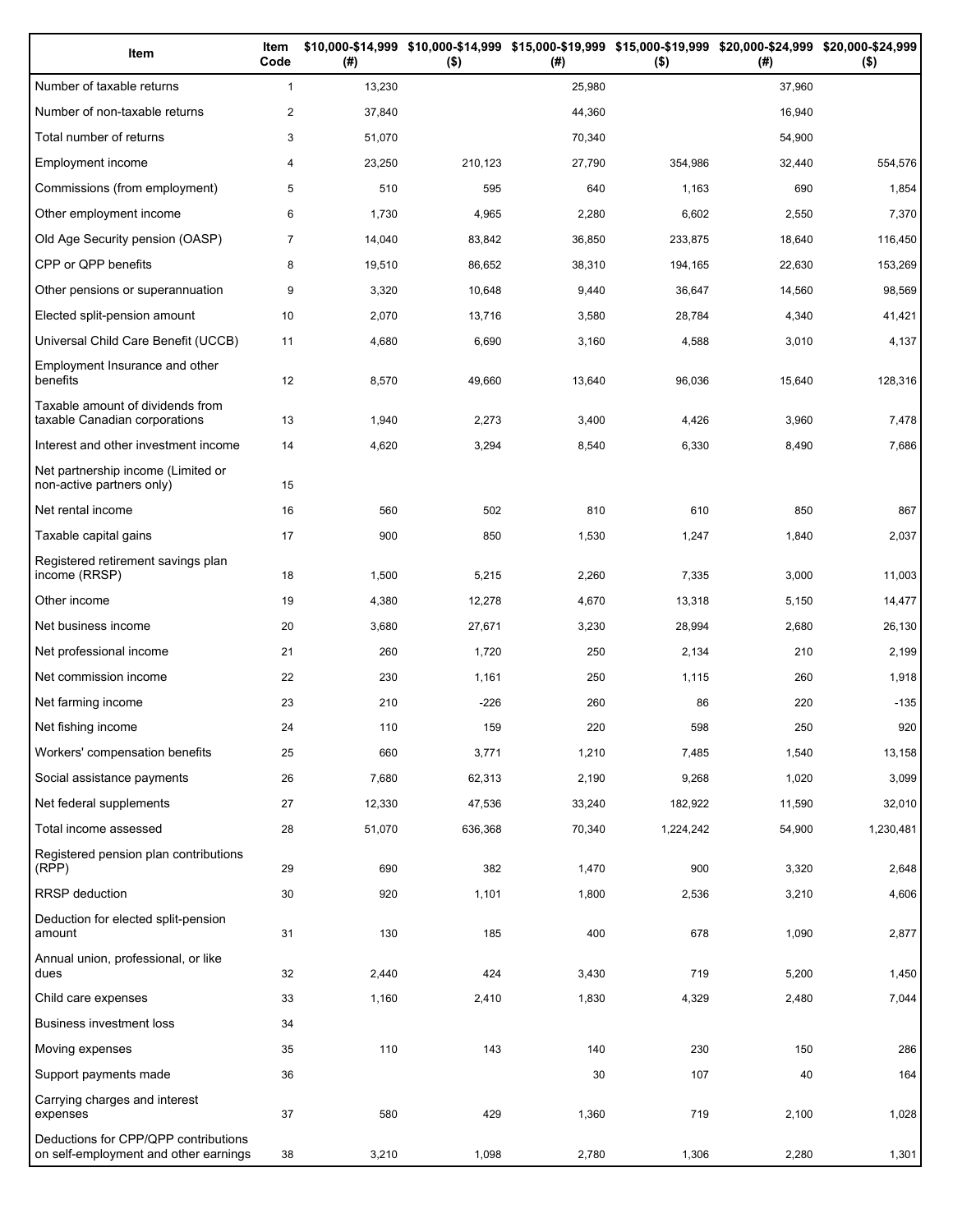| Item                                                                                              | Item<br>Code | (# )   | \$10,000-\$14,999 \$10,000-\$14,999 \$15,000-\$19,999 \$15,000-\$19,999 \$20,000-\$24,999 \$20,000-\$24,999<br>$($ \$) | (# )   | $($ \$)   | (# )   | $($ \$)   |
|---------------------------------------------------------------------------------------------------|--------------|--------|------------------------------------------------------------------------------------------------------------------------|--------|-----------|--------|-----------|
| Deductions for provincial parental<br>insurance plan (PPIP) premiums on<br>self-employment income | 39           |        |                                                                                                                        |        |           |        |           |
| Exploration and development expenses                                                              | 40           |        |                                                                                                                        |        |           |        |           |
| Other employment expenses                                                                         | 41           | 290    | 516                                                                                                                    | 650    | 1,328     | 970    | 2,157     |
| Clergy residence deduction                                                                        | 42           |        |                                                                                                                        |        |           | 20     | 145       |
| Other deductions                                                                                  | 43           | 1,510  | 807                                                                                                                    | 2,400  | 1,368     | 2,890  | 1,705     |
| Total deductions before adjustments                                                               | 44           | 9,340  | 7,669                                                                                                                  | 13,110 | 14,308    | 18,130 | 26,141    |
| Social benefits repayment                                                                         | 45           |        |                                                                                                                        |        |           |        |           |
| Net income after adjustments                                                                      | 46           | 51,060 | 628,755                                                                                                                | 70,330 | 1,209,945 | 54,890 | 1,204,995 |
| Canadian Forces personnel and police<br>deduction                                                 | 47           |        |                                                                                                                        |        |           |        |           |
| Security options deductions                                                                       | 48           |        |                                                                                                                        |        |           |        |           |
| Other payments deductions                                                                         | 49           | 20,190 | 113,631                                                                                                                | 36,040 | 199,675   | 13,680 | 48,267    |
| Non-capital losses of other years                                                                 | 50           | 60     | 100                                                                                                                    | 60     | 232       | 70     | 323       |
| Net capital losses of other years                                                                 | 51           | 80     | 45                                                                                                                     | 160    | 80        | 270    | 179       |
| Capital gains deduction                                                                           | 52           |        |                                                                                                                        | 10     | 21        | 20     | 73        |
| Northern residents deductions                                                                     | 53           |        |                                                                                                                        |        |           |        |           |
| Additional deductions                                                                             | 54           | 940    | 940                                                                                                                    | 1,830  | 4,306     | 1,600  | 4,041     |
| Farming/fishing losses of prior years                                                             | 55           | 10     | 18                                                                                                                     |        |           |        |           |
| Total deductions from net income                                                                  | 56           | 20,640 | 114,748                                                                                                                | 36,620 | 204,379   | 14,500 | 52,949    |
| Taxable income assessed                                                                           | 57           | 48,830 | 514,096                                                                                                                | 69,990 | 1,006,339 | 54,690 | 1,152,114 |
| Basic personal amount                                                                             | 58           | 51,070 | 549,897                                                                                                                | 70,340 | 759,490   | 54,900 | 593,010   |
| Age amount                                                                                        | 59           | 14,070 | 94,395                                                                                                                 | 36,870 | 247,715   | 18,660 | 125,339   |
| Spouse or common-law partner<br>amount                                                            | 60           | 2,720  | 20,046                                                                                                                 | 4,070  | 20,264    | 4,440  | 24,009    |
| Amount for eligible dependant                                                                     | 61           | 3,540  | 37,148                                                                                                                 | 2,680  | 27,737    | 2,880  | 29,427    |
| Amount for children 17 and under                                                                  | 62           | 5,300  | 19.469                                                                                                                 | 4,670  | 16,596    | 5,500  | 19,019    |
| Amount for infirm dependants age 18<br>or older                                                   | 63           | 20     | 113                                                                                                                    | 50     | 258       | 70     | 362       |
| CPP or QPP contributions through<br>employment                                                    | 64           | 19,510 | 6,385                                                                                                                  | 25,500 | 12,774    | 30,770 | 21,763    |
| CPP or QPP contributions on<br>self-employment and other earnings                                 | 65           | 3,210  | 1,098                                                                                                                  | 2,780  | 1,306     | 2,280  | 1,301     |
| <b>Employment Insurance premiums</b>                                                              | 66           | 20,890 | 3,778                                                                                                                  | 26,110 | 6,401     | 31,050 | 9,955     |
| PPIP premiums paid                                                                                | 67           |        |                                                                                                                        |        |           |        |           |
| PPIP premiums payable on<br>employment income                                                     | 68           |        |                                                                                                                        |        |           |        |           |
| PPIP premiums payable on<br>self-employment income                                                | 69           |        |                                                                                                                        |        |           |        |           |
| Volunteer firefighters' amount                                                                    | 70           | 40     | 120                                                                                                                    | 90     | 270       | 150    | 435       |
| Canada employment amount                                                                          | 71           | 23,490 | 24,861                                                                                                                 | 28,350 | 30,273    | 33,330 | 35,571    |
| Public transit amount                                                                             | 72           | 470    | 146                                                                                                                    | 510    | 184       | 540    | 228       |
| Children's fitness amount                                                                         | 73           | 470    | 175                                                                                                                    | 760    | 287       | 1,190  | 459       |
| Children's arts amount                                                                            | 74           | 120    | 39                                                                                                                     | 150    | 53        | 230    | 78        |
| Home buyers' amount                                                                               | 75           | 50     | 219                                                                                                                    | 110    | 461       | 260    | 1,193     |
| Pension income amount                                                                             | 76           | 5,110  | 8,374                                                                                                                  | 12,420 | 21,210    | 17,530 | 33,720    |
| Caregiver amount                                                                                  | 77           | 180    | 766                                                                                                                    | 350    | 1,483     | 570    | 2,461     |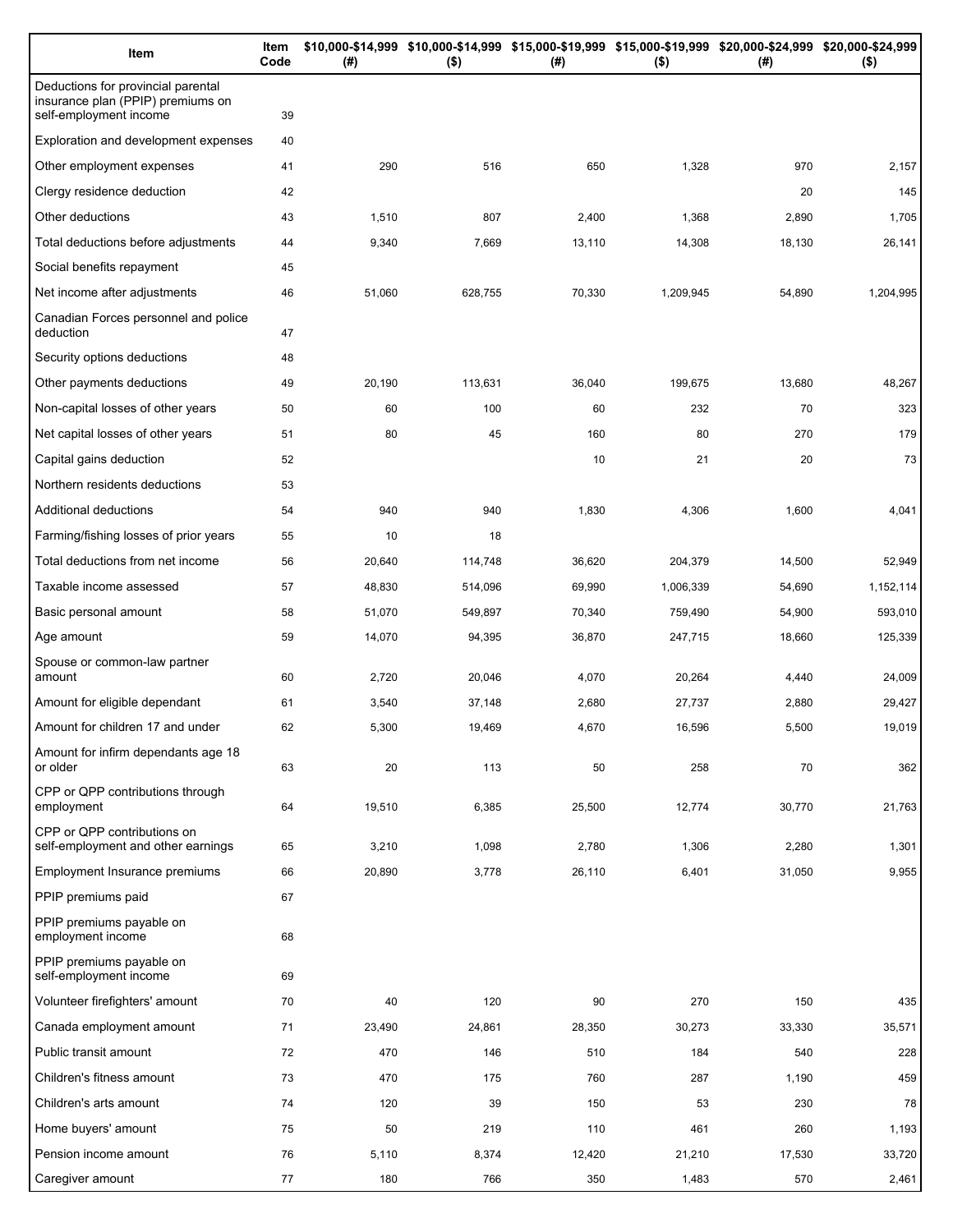| Item                                                                 | Item<br>Code | (#)    | \$10,000-\$14,999 \$10,000-\$14,999 \$15,000-\$19,999 \$15,000-\$19,999 \$20,000-\$24,999 \$20,000-\$24,999<br>$($ \$) | (#)    | $($ \$) | (#)    | $($ \$)         |
|----------------------------------------------------------------------|--------------|--------|------------------------------------------------------------------------------------------------------------------------|--------|---------|--------|-----------------|
| Disability amount                                                    | 78           | 2,020  | 15,094                                                                                                                 | 2,040  | 15,257  | 2,310  | 17,399          |
| Disability amount transferred from a<br>dependant                    | 79           | 260    | 2,651                                                                                                                  | 360    | 3.309   | 520    | 4,379           |
| Interest paid on student loans                                       | 80           | 600    | 223                                                                                                                    | 1,500  | 710     | 2,380  | 1,246           |
| Tuition, education, and textbook<br>amounts                          | 81           | 3,460  | 3,974                                                                                                                  | 5,750  | 21,918  | 4,460  | 25,563          |
| Tuition, education, and textbook<br>amounts transferred from a child | 82           | 30     | 50                                                                                                                     | 140    | 530     | 360    | 1,520           |
| Amounts transferred from spouse or<br>common-law partner             | 83           | 3,970  | 19,948                                                                                                                 | 5,530  | 32,630  | 4,260  | 25,030          |
| Medical expenses                                                     | 84           | 6,710  | 9,031                                                                                                                  | 13,840 | 26,030  | 19,850 | 45,047          |
| Total tax credits on personal amounts                                | 85           | 51,070 | 122,701                                                                                                                | 70,340 | 187,072 | 54,900 | 152,779         |
| Allowable charitable donations and<br>government gifts               | 86           | 1,190  | 505                                                                                                                    | 3,960  | 2,464   | 7,670  | 66,197          |
| Eligible cultural and ecological gifts                               | 87           |        |                                                                                                                        | 10     | 6       | 20     | 11              |
| Total tax credit on donations and gifts                              | 88           | 1.160  | 126                                                                                                                    | 3,860  | 629     | 7.500  | 1,357           |
| Total federal non-refundable tax credits                             | 89           | 51,070 | 122,827                                                                                                                | 70,340 | 187,702 | 54,900 | 154,136         |
| Federal dividend tax credit                                          | 90           | 570    | 40                                                                                                                     | 1,290  | 167     | 2,530  | 475             |
| Overseas employment tax credit                                       | 91           |        |                                                                                                                        |        |         |        |                 |
| Minimum tax carryover                                                | 92           |        |                                                                                                                        |        |         | 10     | 10 <sup>°</sup> |
| Basic federal tax                                                    | 93           | 7,730  | 1,599                                                                                                                  | 21,060 | 12,084  | 33,720 | 32,968          |
| Federal Foreign Tax Credit                                           | 94           |        |                                                                                                                        | 200    | 21      | 470    | 58              |
| Federal Political contribution tax credit                            | 95           |        |                                                                                                                        |        |         | 60     | 5               |
| <b>Investment Tax Credit</b>                                         | 96           | 30     | 5                                                                                                                      | 70     | 33      | 90     | 62              |
| Labour-sponsored funds tax credit                                    | 97           |        |                                                                                                                        |        |         | 20     | $\overline{4}$  |
| Alternative minimum tax payable                                      | 98           |        |                                                                                                                        |        |         |        |                 |
| Net federal tax                                                      | 99           | 7,640  | 1,596                                                                                                                  | 20,960 | 12,030  | 33,590 | 32,841          |
| CPP contributions on self-employment                                 | 100          | 3,210  | 2,196                                                                                                                  | 2,780  | 2,612   | 2,280  | 2,602           |
| Social Benefits repayment                                            | 101          |        |                                                                                                                        |        |         |        |                 |
| <b>Net Provincial Tax</b>                                            | 102          | 7,130  | 1,566                                                                                                                  | 21,640 | 7,917   | 36,550 | 24,071          |
| Total tax payable                                                    | 103          | 13,230 | 5,360                                                                                                                  | 25,980 | 22,563  | 37,960 | 59,516          |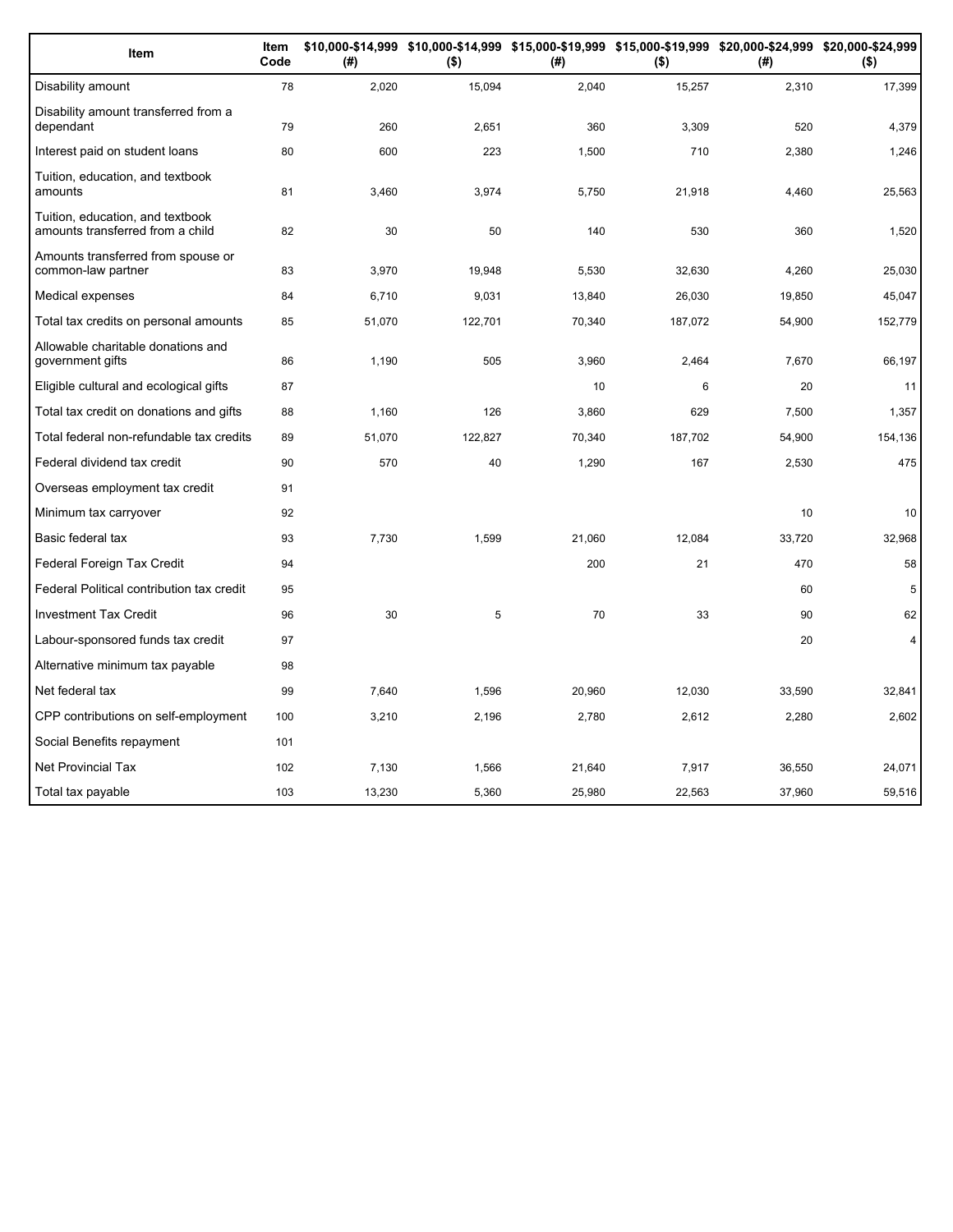| Item                                                                          | Item<br>Code   | (#)    | \$25,000-\$29,999 \$25,000-\$29,999<br>$($ \$) | (#)    | \$30,000-\$34,999 \$30,000-\$34,999 \$35,000-\$39,999 \$35,000-\$39,999<br>$($ \$) | (# )   | $($ \$)   |
|-------------------------------------------------------------------------------|----------------|--------|------------------------------------------------|--------|------------------------------------------------------------------------------------|--------|-----------|
| Number of taxable returns                                                     | $\mathbf{1}$   | 40,600 |                                                | 41,010 |                                                                                    | 38,380 |           |
| Number of non-taxable returns                                                 | $\mathbf{2}$   | 6,220  |                                                | 2,390  |                                                                                    | 1,120  |           |
| Total number of returns                                                       | 3              | 46,820 |                                                | 43,400 |                                                                                    | 39,500 |           |
| Employment income                                                             | 4              | 33,260 | 699,770                                        | 31,830 | 826,584                                                                            | 29,990 | 946,116   |
| Commissions (from employment)                                                 | 5              | 750    | 2,573                                          | 690    | 3,362                                                                              | 680    | 4,767     |
| Other employment income                                                       | 6              | 2,730  | 8,529                                          | 3,130  | 8,493                                                                              | 3,380  | 9,426     |
| Old Age Security pension (OASP)                                               | $\overline{7}$ | 10,900 | 67,131                                         | 9,640  | 59,186                                                                             | 7,680  | 47,060    |
| CPP or QPP benefits                                                           | 8              | 14,990 | 102,018                                        | 13,560 | 94,882                                                                             | 11,680 | 83,093    |
| Other pensions or superannuation                                              | 9              | 10,270 | 112,339                                        | 9,720  | 142,292                                                                            | 8,770  | 165,188   |
| Elected split-pension amount                                                  | 10             | 3,300  | 38,760                                         | 3,350  | 43,399                                                                             | 2,730  | 35,224    |
| Universal Child Care Benefit (UCCB)                                           | 11             | 2,720  | 3,768                                          | 2,360  | 3,300                                                                              | 2,070  | 2,911     |
| Employment Insurance and other<br>benefits                                    | 12             | 16,350 | 148,228                                        | 13,260 | 126,616                                                                            | 9,670  | 81,273    |
| Taxable amount of dividends from<br>taxable Canadian corporations             | 13             | 3,650  | 8,967                                          | 4,000  | 12,395                                                                             | 4,150  | 16,076    |
| Interest and other investment income                                          | 14             | 7,080  | 7,345                                          | 7,120  | 7,834                                                                              | 6,890  | 7,561     |
| Net partnership income (Limited or<br>non-active partners only)               | 15             |        |                                                | 10     | 18                                                                                 | 10     |           |
| Net rental income                                                             | 16             | 830    | 613                                            | 920    | 985                                                                                | 920    | 488       |
| Taxable capital gains                                                         | 17             | 1,740  | 2,082                                          | 1,850  | 2,581                                                                              | 1,840  | 2,822     |
| Registered retirement savings plan<br>income (RRSP)                           | 18             | 3,080  | 12,534                                         | 3,460  | 15,230                                                                             | 3,680  | 17,140    |
| Other income                                                                  | 19             | 5,120  | 15,754                                         | 5,240  | 16,535                                                                             | 5,260  | 19,390    |
| Net business income                                                           | 20             | 2,170  | 25,218                                         | 2,020  | 23,068                                                                             | 1,720  | 19,837    |
| Net professional income                                                       | 21             | 200    | 2,080                                          | 170    | 1,900                                                                              | 170    | 2,082     |
| Net commission income                                                         | 22             | 260    | 2,013                                          | 200    | 1,931                                                                              | 200    | 1,940     |
| Net farming income                                                            | 23             | 170    | 60                                             | 200    | 168                                                                                | 190    | 157       |
| Net fishing income                                                            | 24             | 230    | 1,468                                          | 200    | 1,808                                                                              | 180    | 2,360     |
| Workers' compensation benefits                                                | 25             | 1,350  | 13,908                                         | 1,190  | 12,208                                                                             | 970    | 11,159    |
| Social assistance payments                                                    | 26             | 460    | 1,371                                          | 250    | 770                                                                                | 130    | 356       |
| Net federal supplements                                                       | 27             | 2,270  | 6,234                                          | 1,050  | 3,230                                                                              | 580    | 1,499     |
| Total income assessed                                                         | 28             | 46,820 | 1,284,785                                      | 43,400 | 1,410,217                                                                          | 39,500 | 1,479,367 |
| Registered pension plan contributions<br>(RPP)                                | 29             | 5,480  | 5,525                                          | 7,920  | 11,426                                                                             | 10,670 | 19,471    |
| RRSP deduction                                                                | 30             | 4,600  | 7,546                                          | 6,300  | 11,439                                                                             | 7,570  | 15,824    |
| Deduction for elected split-pension<br>amount                                 | 31             | 2,000  | 8,141                                          | 2,620  | 14,829                                                                             | 3,180  | 21,475    |
| Annual union, professional, or like<br>dues                                   | 32             | 7,110  | 2,384                                          | 8,250  | 3,325                                                                              | 10,090 | 4,798     |
| Child care expenses                                                           | 33             | 2,860  | 9,477                                          | 2,810  | 10,546                                                                             | 2,840  | 11,655    |
| Business investment loss                                                      | 34             | 10     | 186                                            | 10     | 116                                                                                |        |           |
| Moving expenses                                                               | 35             | 170    | 449                                            | 140    | 375                                                                                | 130    | 316       |
| Support payments made                                                         | 36             | 60     | 282                                            | 90     | 407                                                                                | 90     | 372       |
| Carrying charges and interest<br>expenses                                     | 37             | 2,100  | 1,136                                          | 2,360  | 1,369                                                                              | 2,640  | 1,747     |
| Deductions for CPP/QPP contributions<br>on self-employment and other earnings | 38             | 1,940  | 1,315                                          | 1,720  | 1,250                                                                              | 1,470  | 1,168     |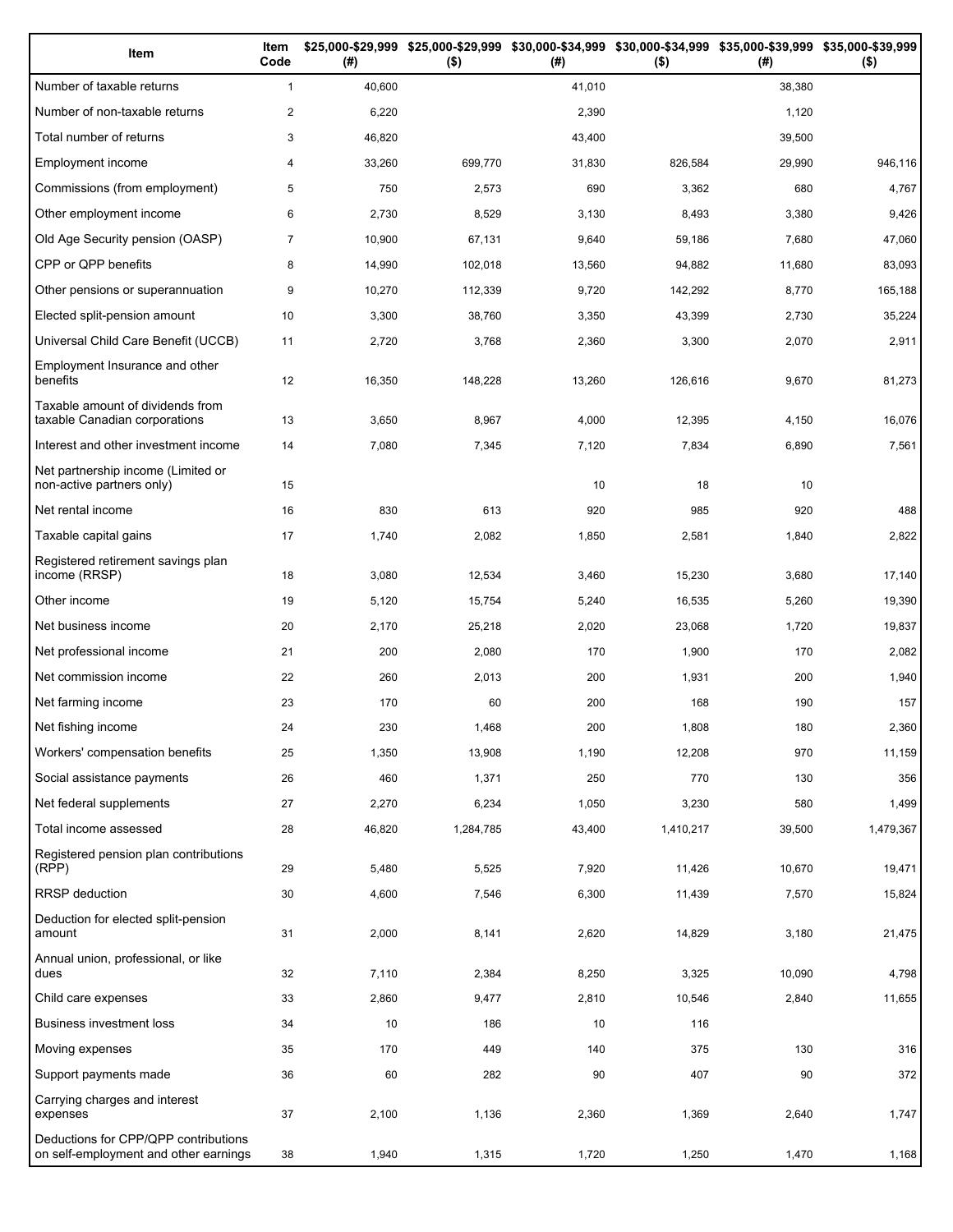| Item                                                                                              | Item<br>Code | (# )   | \$25,000-\$29,999 \$25,000-\$29,999 \$30,000-\$34,999 \$30,000-\$34,999 \$35,000-\$39,999 \$35,000-\$39,999<br>$($ \$) | (# )   | $($ \$)   | (# )   | $($ \$)   |
|---------------------------------------------------------------------------------------------------|--------------|--------|------------------------------------------------------------------------------------------------------------------------|--------|-----------|--------|-----------|
| Deductions for provincial parental<br>insurance plan (PPIP) premiums on<br>self-employment income | 39           |        |                                                                                                                        |        |           |        |           |
| Exploration and development expenses                                                              | 40           |        |                                                                                                                        |        |           |        |           |
| Other employment expenses                                                                         | 41           | 1,340  | 3,202                                                                                                                  | 1,590  | 4,306     | 1,480  | 4,753     |
| Clergy residence deduction                                                                        | 42           | 50     | 348                                                                                                                    | 70     | 545       | 80     | 723       |
| Other deductions                                                                                  | 43           | 2,900  | 1,610                                                                                                                  | 2,400  | 1,597     | 1,920  | 1,349     |
| Total deductions before adjustments                                                               | 44           | 21,830 | 41,645                                                                                                                 | 24,340 | 61,563    | 26,190 | 83,732    |
| Social benefits repayment                                                                         | 45           |        |                                                                                                                        |        |           |        |           |
| Net income after adjustments                                                                      | 46           | 46,820 | 1,243,210                                                                                                              | 43,400 | 1,348,685 | 39,490 | 1,395,655 |
| Canadian Forces personnel and police<br>deduction                                                 | 47           |        |                                                                                                                        |        |           |        |           |
| Security options deductions                                                                       | 48           |        |                                                                                                                        |        |           |        |           |
| Other payments deductions                                                                         | 49           | 3,960  | 21,513                                                                                                                 | 2,410  | 16,209    | 1,650  | 13,014    |
| Non-capital losses of other years                                                                 | 50           | 60     | 355                                                                                                                    | 40     | 308       | 30     | 362       |
| Net capital losses of other years                                                                 | 51           | 340    | 246                                                                                                                    | 400    | 320       | 400    | 348       |
| Capital gains deduction                                                                           | 52           | 30     | 98                                                                                                                     | 20     | 104       | 20     | 226       |
| Northern residents deductions                                                                     | 53           |        |                                                                                                                        |        |           | 10     | 14        |
| Additional deductions                                                                             | 54           | 710    | 2,123                                                                                                                  | 470    | 2,117     | 380    | 1,520     |
| Farming/fishing losses of prior years                                                             | 55           | 10     | 94                                                                                                                     |        |           | 10     | 161       |
| Total deductions from net income                                                                  | 56           | 4,900  | 24,444                                                                                                                 | 3,260  | 19,114    | 2,440  | 15,668    |
| Taxable income assessed                                                                           | 57           | 46,680 | 1,218,784                                                                                                              | 43,300 | 1,329,617 | 39,430 | 1,380,092 |
| Basic personal amount                                                                             | 58           | 46,820 | 506,013                                                                                                                | 43,400 | 469,359   | 39,500 | 427,214   |
| Age amount                                                                                        | 59           | 10,910 | 73,294                                                                                                                 | 9,660  | 64,771    | 7,690  | 48,970    |
| Spouse or common-law partner<br>amount                                                            | 60           | 3,960  | 24,065                                                                                                                 | 3,440  | 22,658    | 3,040  | 20,145    |
| Amount for eligible dependant                                                                     | 61           | 2,530  | 25,897                                                                                                                 | 2,000  | 20,238    | 1,720  | 17,245    |
| Amount for children 17 and under                                                                  | 62           | 5,710  | 19,953                                                                                                                 | 5,720  | 20,227    | 5,640  | 19,952    |
| Amount for infirm dependants age 18<br>or older                                                   | 63           | 60     | 325                                                                                                                    | 60     | 341       | 60     | 307       |
| CPP or QPP contributions through<br>employment                                                    | 64           | 31,920 | 28,657                                                                                                                 | 30,590 | 35,075    | 28,790 | 41,258    |
| CPP or QPP contributions on<br>self-employment and other earnings                                 | 65           | 1,940  | 1,315                                                                                                                  | 1,720  | 1,250     | 1,470  | 1,168     |
| Employment Insurance premiums                                                                     | 66           | 31,980 | 12,508                                                                                                                 | 30,530 | 14,687    | 28,750 | 16,817    |
| PPIP premiums paid                                                                                | 67           |        |                                                                                                                        |        |           |        |           |
| PPIP premiums payable on<br>employment income                                                     | 68           |        |                                                                                                                        |        |           |        |           |
| PPIP premiums payable on<br>self-employment income                                                | 69           |        |                                                                                                                        |        |           |        |           |
| Volunteer firefighters' amount                                                                    | 70           | 190    | 558                                                                                                                    | 270    | 822       | 260    | 789       |
| Canada employment amount                                                                          | 71           | 34,290 | 36,642                                                                                                                 | 32,990 | 35,173    | 31,170 | 33,236    |
| Public transit amount                                                                             | 72           | 400    | 174                                                                                                                    | 360    | 151       | 320    | 139       |
| Children's fitness amount                                                                         | 73           | 1,600  | 661                                                                                                                    | 1,920  | 788       | 2,180  | 932       |
| Children's arts amount                                                                            | 74           | 330    | 126                                                                                                                    | 440    | 156       | 480    | 170       |
| Home buyers' amount                                                                               | 75           | 380    | 1,768                                                                                                                  | 480    | 2,201     | 470    | 2,124     |
| Pension income amount                                                                             | 76           | 12,330 | 24,290                                                                                                                 | 11,440 | 22,614    | 10,170 | 20,114    |
| Caregiver amount                                                                                  | 77           | 710    | 3,414                                                                                                                  | 670    | 3,167     | 550    | 2,669     |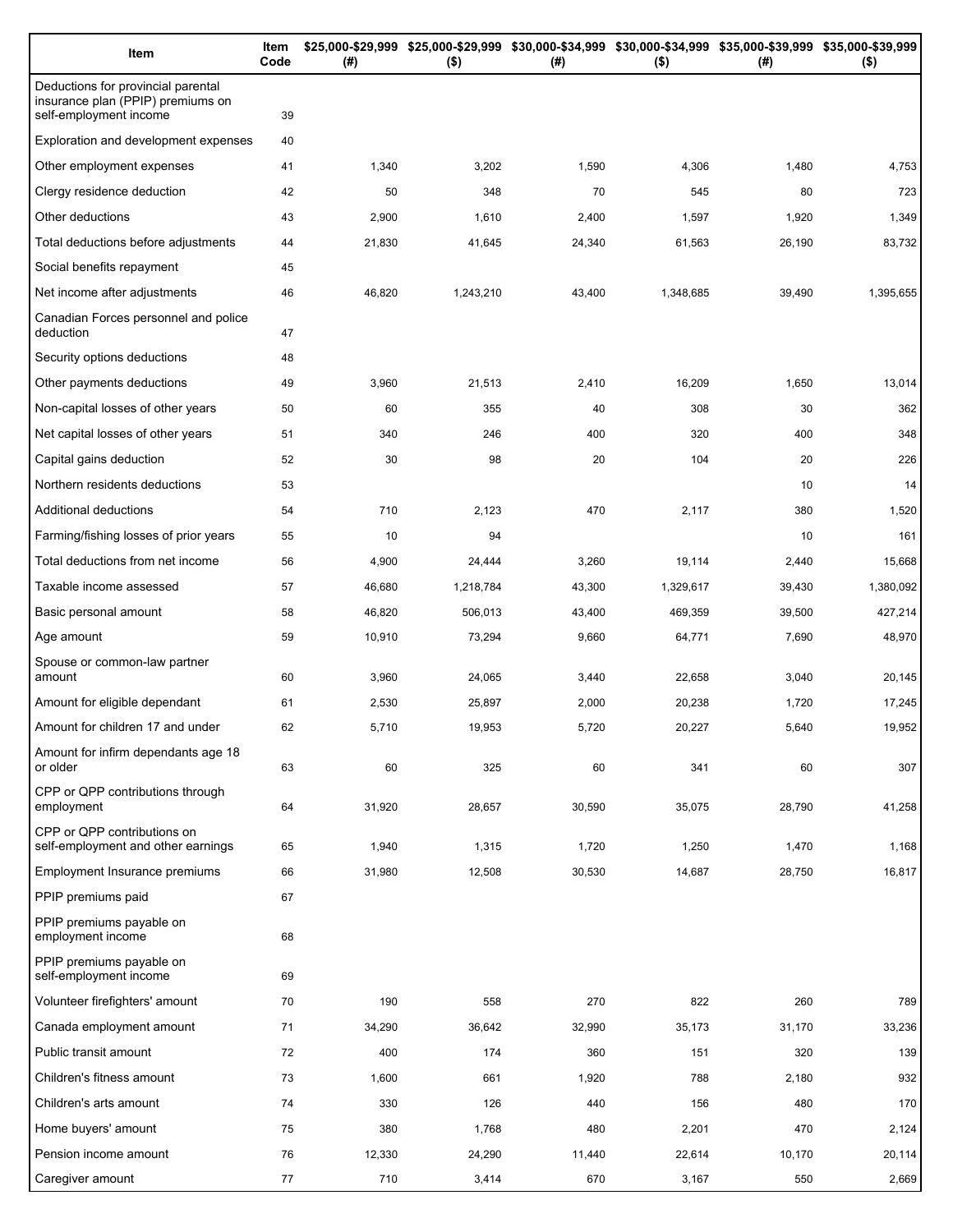| Item                                                                 | Item<br>Code | (#)    | $($ \$)        | (#)    | $($ \$)        | \$25,000-\$29,999 \$25,000-\$29,999 \$30,000-\$34,999 \$30,000-\$34,999 \$35,000-\$39,999 \$35,000-\$39,999<br>(#) | $($ \$) |
|----------------------------------------------------------------------|--------------|--------|----------------|--------|----------------|--------------------------------------------------------------------------------------------------------------------|---------|
| Disability amount                                                    | 78           | 1,860  | 14,008         | 1,650  | 12,400         | 1,340                                                                                                              | 10,119  |
| Disability amount transferred from a<br>dependant                    | 79           | 670    | 5,991          | 680    | 6,048          | 660                                                                                                                | 6,121   |
| Interest paid on student loans                                       | 80           | 2,750  | 1,419          | 2,800  | 1,626          | 2,800                                                                                                              | 1,707   |
| Tuition, education, and textbook<br>amounts                          | 81           | 3,480  | 22,421         | 2,670  | 17,473         | 2,040                                                                                                              | 13,683  |
| Tuition, education, and textbook<br>amounts transferred from a child | 82           | 560    | 2,500          | 710    | 3,383          | 860                                                                                                                | 4,145   |
| Amounts transferred from spouse or<br>common-law partner             | 83           | 3,060  | 17,131         | 2,420  | 12,449         | 1,840                                                                                                              | 8,720   |
| Medical expenses                                                     | 84           | 19,050 | 41,932         | 16,560 | 38,644         | 13,330                                                                                                             | 31,750  |
| Total tax credits on personal amounts                                | 85           | 46,820 | 129,760        | 43,400 | 120,858        | 39,500                                                                                                             | 109,426 |
| Allowable charitable donations and<br>government gifts               | 86           | 8,780  | 6,664          | 10,320 | 9,067          | 10,900                                                                                                             | 10,363  |
| Eligible cultural and ecological gifts                               | 87           | 10     | 3              | 20     | $\overline{7}$ | 10                                                                                                                 | 11      |
| Total tax credit on donations and gifts                              | 88           | 8,580  | 1,758          | 10,130 | 2,427          | 10,700                                                                                                             | 2,793   |
| Total federal non-refundable tax credits                             | 89           | 46,820 | 131,517        | 43,400 | 123,285        | 39,500                                                                                                             | 112,219 |
| Federal dividend tax credit                                          | 90           | 3,090  | 830            | 3,700  | 1,330          | 4,010                                                                                                              | 1,861   |
| Overseas employment tax credit                                       | 91           |        |                |        |                |                                                                                                                    |         |
| Minimum tax carryover                                                | 92           | 20     | 28             | 30     | 46             | 40                                                                                                                 | 65      |
| Basic federal tax                                                    | 93           | 37,580 | 55,916         | 38,810 | 77,346         | 37,060                                                                                                             | 94,256  |
| Federal Foreign Tax Credit                                           | 94           | 650    | 112            | 790    | 105            | 920                                                                                                                | 146     |
| Federal Political contribution tax credit                            | 95           | 90     | 10             | 120    | 13             | 150                                                                                                                | 18      |
| <b>Investment Tax Credit</b>                                         | 96           | 110    | 81             | 100    | 100            | 100                                                                                                                | 112     |
| Labour-sponsored funds tax credit                                    | 97           | 40     | $\overline{7}$ | 90     | 14             | 210                                                                                                                | 29      |
| Alternative minimum tax payable                                      | 98           |        |                |        |                |                                                                                                                    |         |
| Net federal tax                                                      | 99           | 37,470 | 55,710         | 38,760 | 77,117         | 37,000                                                                                                             | 93,950  |
| CPP contributions on self-employment                                 | 100          | 1,940  | 2,630          | 1,720  | 2,500          | 1,470                                                                                                              | 2,335   |
| Social Benefits repayment                                            | 101          |        |                |        |                |                                                                                                                    |         |
| <b>Net Provincial Tax</b>                                            | 102          | 39,780 | 41,449         | 40,780 | 58,088         | 38,280                                                                                                             | 69,529  |
| Total tax payable                                                    | 103          | 40,600 | 99,791         | 41,010 | 137,708        | 38,380                                                                                                             | 165,818 |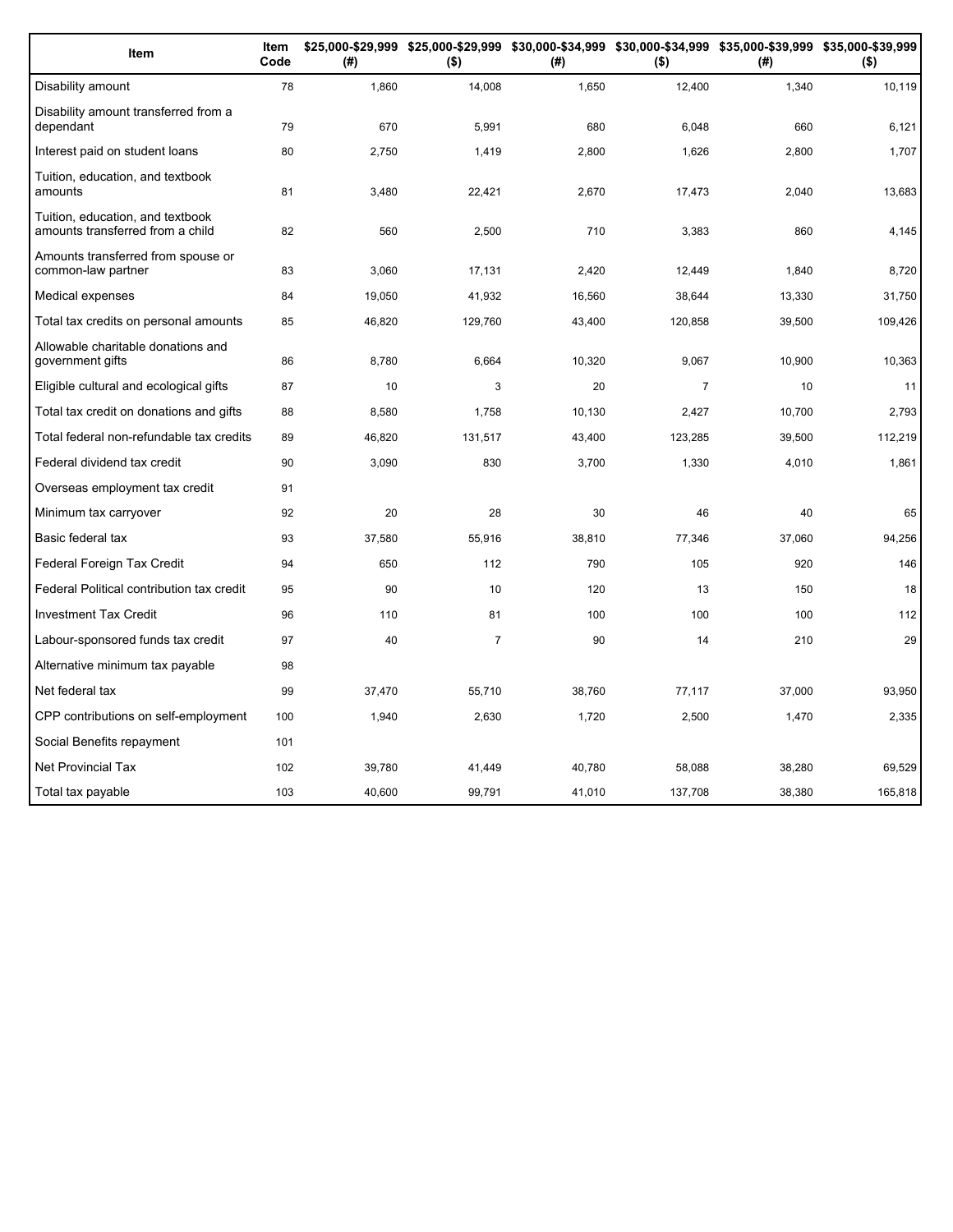| Item                                                                                           | Item<br>Code   | (#)    | \$40,000-\$44,999 \$40,000-\$44,999 \$45,000-\$49,999 \$45,000-\$49,999<br>$($ \$) | (# )   | $($ \$)   | \$50,000-<br>\$54,999<br>(#) | \$50,000-<br>\$54,999<br>$($ \$) |
|------------------------------------------------------------------------------------------------|----------------|--------|------------------------------------------------------------------------------------|--------|-----------|------------------------------|----------------------------------|
| Number of taxable returns                                                                      | $\mathbf{1}$   | 33,840 |                                                                                    | 26,700 |           | 21,280                       |                                  |
| Number of non-taxable returns                                                                  | 2              | 500    |                                                                                    | 300    |           | 160                          |                                  |
| Total number of returns                                                                        | 3              | 34,350 |                                                                                    | 27,000 |           | 21,440                       |                                  |
| Employment income                                                                              | 4              | 25,820 | 931,624                                                                            | 21,060 | 858,190   | 17,070                       | 776,421                          |
| Commissions (from employment)                                                                  | 5              | 640    | 6,474                                                                              | 530    | 7,183     | 520                          | 7,389                            |
| Other employment income                                                                        | 6              | 3,430  | 9,783                                                                              | 3,220  | 8,982     | 2,510                        | 6,954                            |
| Old Age Security pension (OASP)                                                                | $\overline{7}$ | 6,930  | 42,210                                                                             | 4,840  | 29,493    | 3,510                        | 21,301                           |
| CPP or QPP benefits                                                                            | 8              | 10,670 | 76,599                                                                             | 7,810  | 57,352    | 5,820                        | 43,751                           |
| Other pensions or superannuation                                                               | 9              | 8,520  | 193,357                                                                            | 6,440  | 175,057   | 4,910                        | 149,483                          |
| Elected split-pension amount                                                                   | 10             | 3,040  | 38,928                                                                             | 1,190  | 12,738    | 750                          | 8,671                            |
| Universal Child Care Benefit (UCCB)                                                            | 11             | 1,650  | 2,382                                                                              | 1,240  | 1,827     | 920                          | 1,375                            |
| Employment Insurance and other benefits                                                        | 12             | 6,840  | 54,771                                                                             | 4,690  | 36,513    | 3,140                        | 24,471                           |
| Taxable amount of dividends from taxable Canadian<br>corporations                              | 13             | 4,620  | 17,488                                                                             | 3,800  | 18,063    | 3,310                        | 18,991                           |
| Interest and other investment income                                                           | 14             | 6,800  | 8,117                                                                              | 5,390  | 6,988     | 4,550                        | 5,777                            |
| Net partnership income (Limited or non-active<br>partners only)                                | 15             | 20     | $-3$                                                                               | 20     | 33        | 30                           | 8                                |
| Net rental income                                                                              | 16             | 920    | 627                                                                                | 760    | 648       | 710                          | 435                              |
| Taxable capital gains                                                                          | 17             | 2,240  | 3,220                                                                              | 1,690  | 2,847     | 1,530                        | 2,937                            |
| Registered retirement savings plan income (RRSP)                                               | 18             | 3,580  | 16,824                                                                             | 3,140  | 14,953    | 2,590                        | 13,594                           |
| Other income                                                                                   | 19             | 5,160  | 18,864                                                                             | 4,270  | 17,472    | 3,470                        | 15,252                           |
| Net business income                                                                            | 20             | 1,540  | 19,296                                                                             | 1,250  | 16,643    | 1,020                        | 14,933                           |
| Net professional income                                                                        | 21             | 160    | 2,262                                                                              | 140    | 2,485     | 130                          | 2,041                            |
| Net commission income                                                                          | 22             | 180    | 1,600                                                                              | 160    | 2,094     | 120                          | 2,497                            |
| Net farming income                                                                             | 23             | 200    | 654                                                                                | 140    | 27        | 100                          | 285                              |
| Net fishing income                                                                             | 24             | 170    | 3,218                                                                              | 150    | 2,770     | 130                          | 2,961                            |
| Workers' compensation benefits                                                                 | 25             | 640    | 6,615                                                                              | 510    | 5,557     | 350                          | 3,597                            |
| Social assistance payments                                                                     | 26             | 70     | 143                                                                                | 50     | 118       | 30                           | 86                               |
| Net federal supplements                                                                        | 27             | 330    | 769                                                                                | 150    | 352       | 90                           | 215                              |
| Total income assessed                                                                          | 28             | 34,350 | 1,457,058                                                                          | 27,000 | 1,279,504 | 21,440                       | 1,124,034                        |
| Registered pension plan contributions (RPP)                                                    | 29             | 10,440 | 22,631                                                                             | 9,550  | 23,534    | 8,280                        | 23,173                           |
| RRSP deduction                                                                                 | 30             | 8,110  | 20,152                                                                             | 7,640  | 22,120    | 6,670                        | 22,357                           |
| Deduction for elected split-pension amount                                                     | 31             | 3,400  | 27,454                                                                             | 3,210  | 31,994    | 2,560                        | 30,631                           |
| Annual union, professional, or like dues                                                       | 32             | 9,760  | 5,130                                                                              | 8,590  | 5,239     | 7,180                        | 4,944                            |
| Child care expenses                                                                            | 33             | 2,340  | 10,593                                                                             | 1,800  | 8,288     | 1,450                        | 7,310                            |
| <b>Business investment loss</b>                                                                | 34             | 10     | 118                                                                                | 10     | 130       |                              |                                  |
| Moving expenses                                                                                | 35             | 110    | 342                                                                                | 110    | 555       | 100                          | 404                              |
| Support payments made                                                                          | 36             | 90     | 551                                                                                | 100    | 547       | 90                           | 558                              |
| Carrying charges and interest expenses                                                         | 37             | 2,770  | 1,971                                                                              | 2,470  | 2,275     | 2,110                        | 2,005                            |
| Deductions for CPP/QPP contributions on<br>self-employment and other earnings                  | 38             | 1,390  | 1,184                                                                              | 1,140  | 1,068     | 850                          | 980                              |
| Deductions for provincial parental insurance plan<br>(PPIP) premiums on self-employment income | 39             |        |                                                                                    |        |           |                              |                                  |
| Exploration and development expenses                                                           | 40             |        |                                                                                    |        |           | 10                           | 65                               |
| Other employment expenses                                                                      | 41             | 1,540  | 5,080                                                                              | 1,570  | 6,360     | 1,360                        | 6,571                            |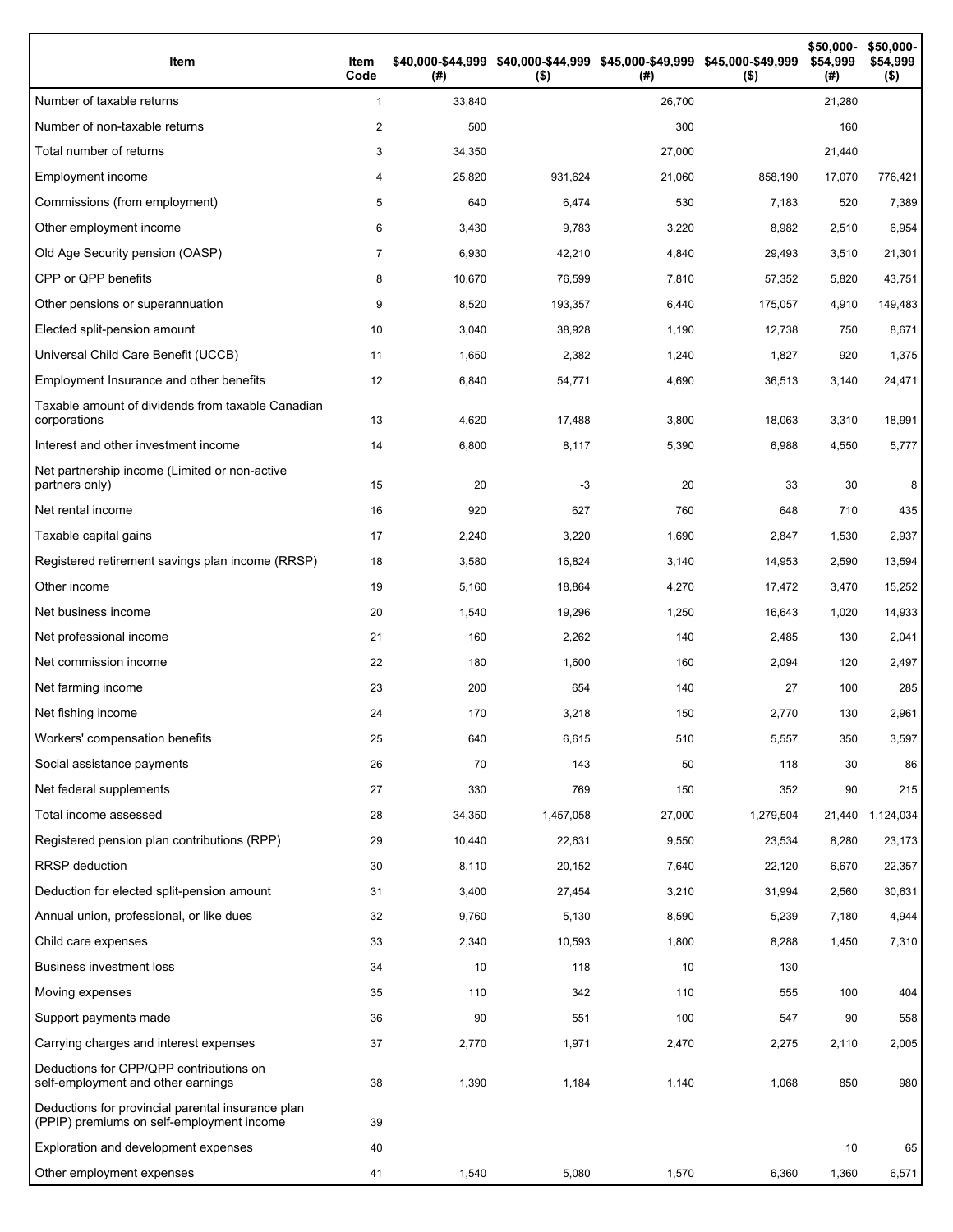| Item                                                                 | Item<br>Code | (#)    | \$40,000-\$44,999 \$40,000-\$44,999 \$45,000-\$49,999 \$45,000-\$49,999<br>$($ \$) | (#)    | $($ \$)   | \$50,000-<br>\$54,999<br>(#) | \$50,000-<br>\$54,999<br>$($ \$) |
|----------------------------------------------------------------------|--------------|--------|------------------------------------------------------------------------------------|--------|-----------|------------------------------|----------------------------------|
| Clergy residence deduction                                           | 42           | 90     | 808                                                                                | 100    | 1,008     | 120                          | 1,340                            |
| Other deductions                                                     | 43           | 1,480  | 1,279                                                                              | 1,020  | 1,045     | 700                          | 791                              |
| Total deductions before adjustments                                  | 44           | 24,770 | 97,339                                                                             | 21,450 | 104,217   | 17,780                       | 101,196                          |
| Social benefits repayment                                            | 45           |        |                                                                                    |        |           |                              |                                  |
| Net income after adjustments                                         | 46           | 34,340 | 1,359,724                                                                          | 27,000 | 1,175,287 | 21,440                       | 1,022,844                        |
| Canadian Forces personnel and police deduction                       | 47           |        |                                                                                    | 10     | 269       | 50                           | 1,536                            |
| Security options deductions                                          | 48           |        |                                                                                    | 20     | 46        | 10                           | 32                               |
| Other payments deductions                                            | 49           | 1,020  | 7,527                                                                              | 700    | 6,027     | 470                          | 3,898                            |
| Non-capital losses of other years                                    | 50           | 30     | 344                                                                                | 20     | 165       | 20                           | 178                              |
| Net capital losses of other years                                    | 51           | 490    | 440                                                                                | 370    | 383       | 410                          | 502                              |
| Capital gains deduction                                              | 52           | 30     | 247                                                                                | 30     | 276       | 40                           | 488                              |
| Northern residents deductions                                        | 53           | 10     | 43                                                                                 | 20     | 43        |                              |                                  |
| Additional deductions                                                | 54           | 280    | 1,817                                                                              | 180    | 1,262     | 130                          | 383                              |
| Farming/fishing losses of prior years                                | 55           |        |                                                                                    |        |           |                              |                                  |
| Total deductions from net income                                     | 56           | 1,830  | 10,535                                                                             | 1,320  | 8,495     | 1,100                        | 7,041                            |
| Taxable income assessed                                              | 57           | 34,300 | 1,349,205                                                                          | 26,970 | 1,166,801 | 21,430                       | 1,015,812                        |
| Basic personal amount                                                | 58           | 34,350 | 371,498                                                                            | 27,000 | 292,039   | 21,440                       | 231,984                          |
| Age amount                                                           | 59           | 6,940  | 40,476                                                                             | 4,850  | 26,429    | 3,520                        | 17,339                           |
| Spouse or common-law partner amount                                  | 60           | 2,530  | 17,078                                                                             | 2,090  | 14,288    | 1,740                        | 12,135                           |
| Amount for eligible dependant                                        | 61           | 1,280  | 12,970                                                                             | 870    | 8,654     | 620                          | 6,202                            |
| Amount for children 17 and under                                     | 62           | 4,940  | 17,658                                                                             | 4,150  | 15,326    | 3,660                        | 13,462                           |
| Amount for infirm dependants age 18 or older                         | 63           | 60     | 276                                                                                | 50     | 290       | 40                           | 198                              |
| CPP or QPP contributions through employment                          | 64           | 24,680 | 41,238                                                                             | 20,120 | 38,485    | 16,350                       | 34,046                           |
| CPP or QPP contributions on self-employment and<br>other earnings    | 65           | 1,390  | 1,184                                                                              | 1,140  | 1,068     | 850                          | 980                              |
| Employment Insurance premiums                                        | 66           | 24,590 | 16,492                                                                             | 19,940 | 14,846    | 16,130                       | 12,430                           |
| PPIP premiums paid                                                   | 67           |        |                                                                                    |        |           |                              |                                  |
| PPIP premiums payable on employment income                           | 68           |        |                                                                                    |        |           |                              |                                  |
| PPIP premiums payable on self-employment income                      | 69           |        |                                                                                    |        |           |                              |                                  |
| Volunteer firefighters' amount                                       | 70           | 300    | 903                                                                                | 220    | 663       | 230                          | 684                              |
| Canada employment amount                                             | 71           | 26,810 | 28,599                                                                             | 21,710 | 23,269    | 17,530                       | 18,833                           |
| Public transit amount                                                | 72           | 240    | 125                                                                                | 160    | 79        | 130                          | 69                               |
| Children's fitness amount                                            | 73           | 2,160  | 951                                                                                | 2,000  | 914       | 1,840                        | 887                              |
| Children's arts amount                                               | 74           | 490    | 178                                                                                | 450    | 166       | 400                          | 161                              |
| Home buyers' amount                                                  | 75           | 410    | 1,874                                                                              | 340    | 1,598     | 280                          | 1,288                            |
| Pension income amount                                                | 76           | 9,900  | 19,591                                                                             | 7,200  | 14,238    | 5,360                        | 10,610                           |
| Caregiver amount                                                     | 77           | 420    | 1,918                                                                              | 320    | 1,608     | 250                          | 1,268                            |
| Disability amount                                                    | 78           | 1,000  | 7,568                                                                              | 750    | 5,629     | 530                          | 3,969                            |
| Disability amount transferred from a dependant                       | 79           | 540    | 5,184                                                                              | 480    | 4,587     | 390                          | 3,780                            |
| Interest paid on student loans                                       | 80           | 2,310  | 1,498                                                                              | 1,940  | 1,282     | 1,570                        | 1,283                            |
| Tuition, education, and textbook amounts                             | 81           | 1,470  | 9,714                                                                              | 1,190  | 7,346     | 880                          | 5,359                            |
| Tuition, education, and textbook amounts transferred<br>from a child | 82           | 910    | 4,503                                                                              | 900    | 4,484     | 790                          | 4,061                            |
| Amounts transferred from spouse or common-law<br>partner             | 83           | 1,300  | 6,292                                                                              | 860    | 4,353     | 660                          | 3,312                            |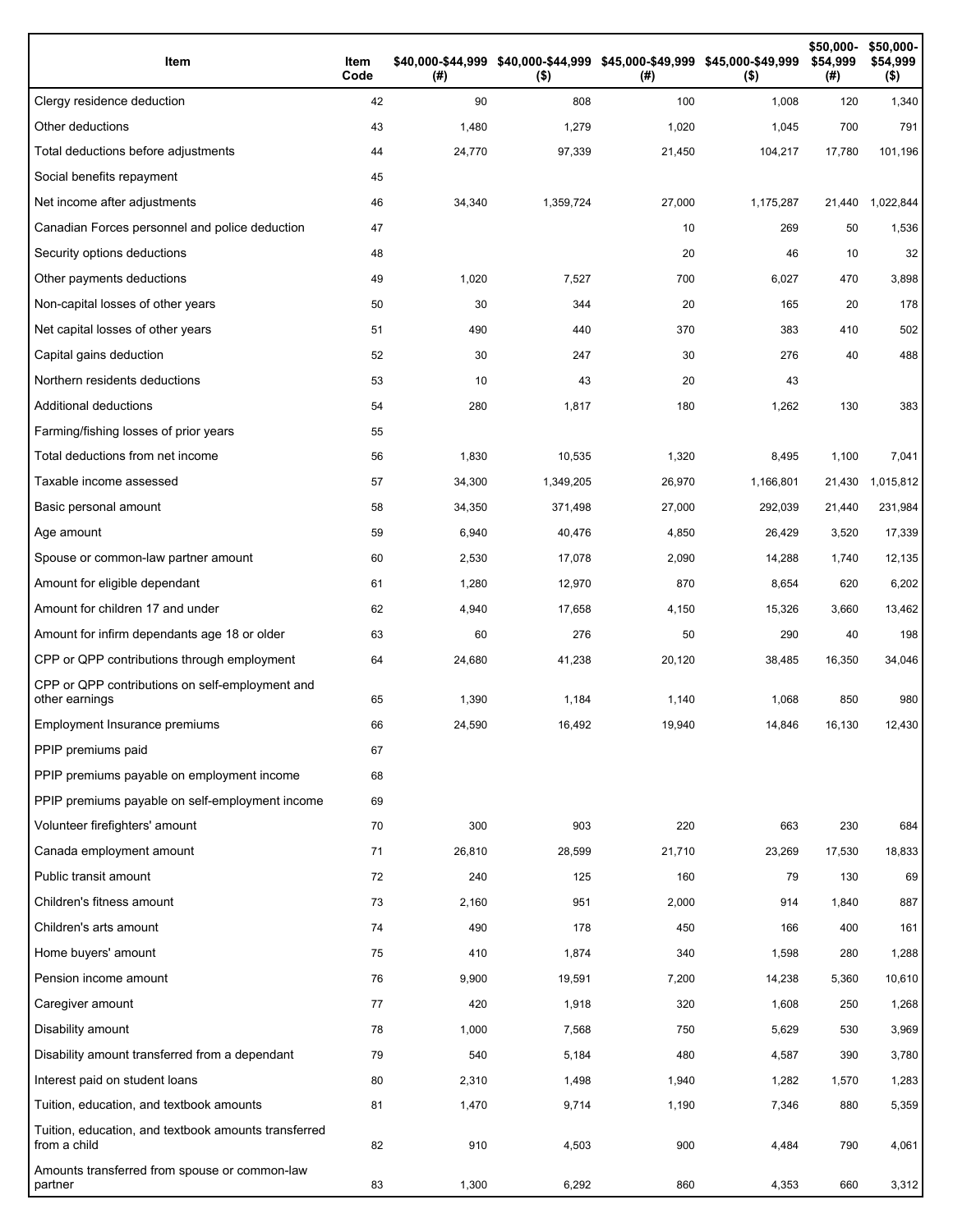| Item                                                | Item<br>Code | \$40.000-\$44.999<br>(# ) | $($ \$) | \$40,000-\$44,999 \$45,000-\$49,999 \$45,000-\$49,999<br>(#) | $($ \$) | \$50,000-<br>\$54,999<br>(#) | \$50,000-<br>\$54,999<br>$($ \$) |
|-----------------------------------------------------|--------------|---------------------------|---------|--------------------------------------------------------------|---------|------------------------------|----------------------------------|
| Medical expenses                                    | 84           | 11,000                    | 28,590  | 7,170                                                        | 19,428  | 4,970                        | 13,772                           |
| Total tax credits on personal amounts               | 85           | 34,350                    | 95,456  | 27,000                                                       | 75,162  | 21,440                       | 59,718                           |
| Allowable charitable donations and government gifts | 86           | 10,500                    | 10,718  | 9,290                                                        | 9,925   | 7,740                        | 9,274                            |
| Eligible cultural and ecological gifts              | 87           | 10                        | 4       |                                                              |         | 10                           | 4                                |
| Total tax credit on donations and gifts             | 88           | 10,320                    | 2,900   | 9,170                                                        | 2,690   | 7,650                        | 2,533                            |
| Total federal non-refundable tax credits            | 89           | 34,350                    | 98,355  | 27,000                                                       | 77,852  | 21,440                       | 62,251                           |
| Federal dividend tax credit                         | 90           | 4,560                     | 2,205   | 3,770                                                        | 2,348   | 3,310                        | 2,532                            |
| Overseas employment tax credit                      | 91           |                           |         |                                                              |         |                              |                                  |
| Minimum tax carryover                               | 92           | 30                        | 70      | 30                                                           | 77      | 20                           | 71                               |
| Basic federal tax                                   | 93           | 33,090                    | 102,777 | 26,260                                                       | 99,153  | 20,990                       | 96,191                           |
| Federal Foreign Tax Credit                          | 94           | 1,070                     | 190     | 920                                                          | 188     | 810                          | 255                              |
| Federal Political contribution tax credit           | 95           | 190                       | 23      | 190                                                          | 25      | 160                          | 21                               |
| <b>Investment Tax Credit</b>                        | 96           | 100                       | 142     | 70                                                           | 103     | 80                           | 109                              |
| Labour-sponsored funds tax credit                   | 97           | 250                       | 38      | 160                                                          | 25      | 70                           | 15                               |
| Alternative minimum tax payable                     | 98           |                           |         |                                                              |         |                              |                                  |
| Net federal tax                                     | 99           | 33,040                    | 102,385 | 26,230                                                       | 98,814  | 20,940                       | 95,792                           |
| CPP contributions on self-employment                | 100          | 1,390                     | 2,368   | 1,140                                                        | 2,136   | 850                          | 1,960                            |
| Social Benefits repayment                           | 101          |                           |         |                                                              |         |                              |                                  |
| <b>Net Provincial Tax</b>                           | 102          | 33,770                    | 76,073  | 26,660                                                       | 71,938  | 21,240                       | 67,397                           |
| Total tax payable                                   | 103          | 33,840                    | 180,831 | 26,700                                                       | 172,889 | 21,280                       | 165,150                          |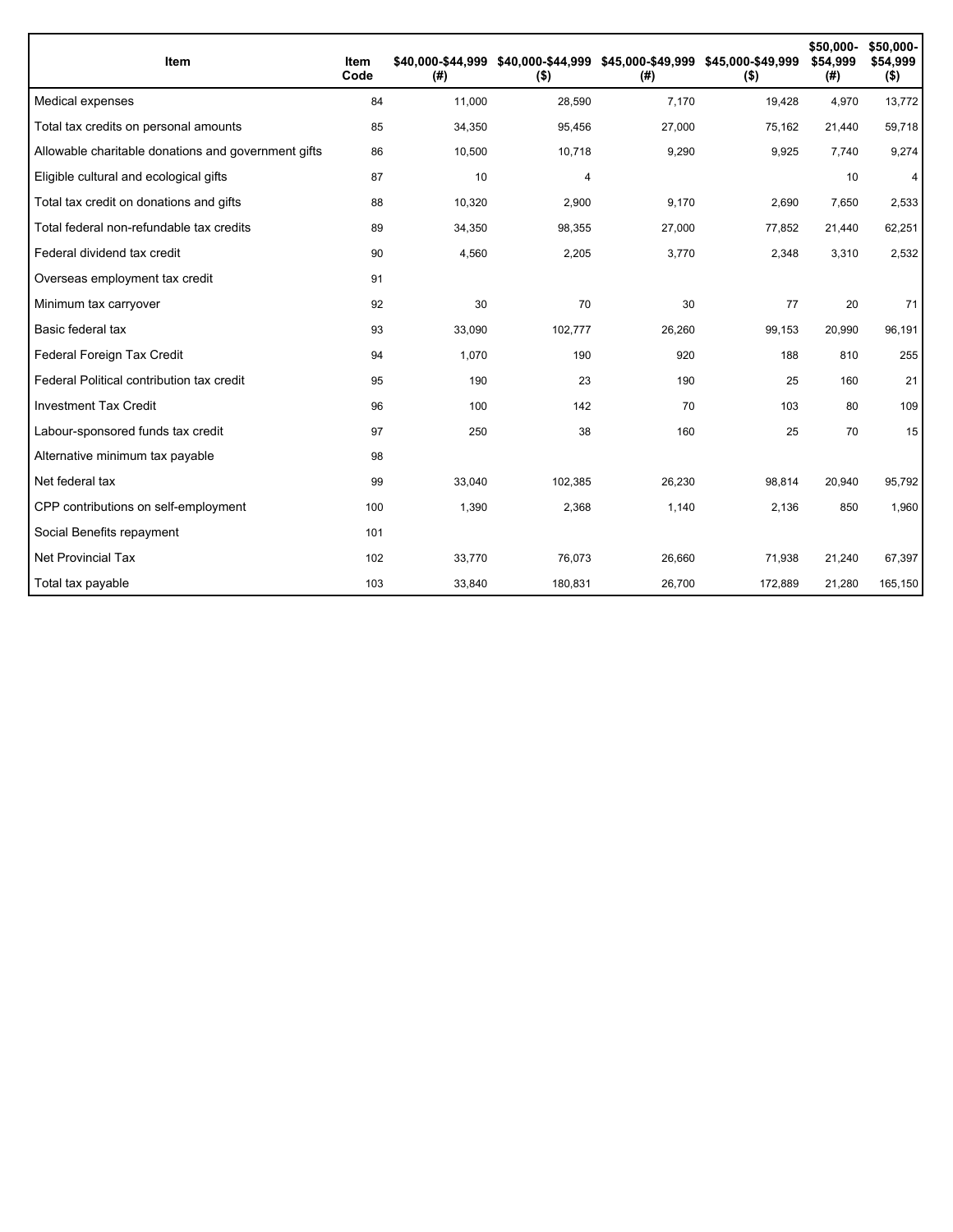| Item                                                                          | Item<br>Code   | (# )   | \$55,000-\$59,999 \$55,000-\$59,999<br>$($ \$) | (# )   | \$60,000-\$69,999 \$60,000-\$69,999 \$70,000-\$79,999 \$70,000-\$79,999<br>$($ \$) | (# )   | $($ \$)   |
|-------------------------------------------------------------------------------|----------------|--------|------------------------------------------------|--------|------------------------------------------------------------------------------------|--------|-----------|
| Number of taxable returns                                                     | $\mathbf{1}$   | 17,990 |                                                | 28,570 |                                                                                    | 21,680 |           |
| Number of non-taxable returns                                                 | $\overline{2}$ | 120    |                                                | 150    |                                                                                    | 60     |           |
| Total number of returns                                                       | 3              | 18,110 |                                                | 28,720 |                                                                                    | 21,740 |           |
| Employment income                                                             | 4              | 14,900 | 747,871                                        | 24,320 | 1,397,864                                                                          | 19,330 | 1,308,363 |
| Commissions (from employment)                                                 | 5              | 420    | 7,250                                          | 630    | 13,202                                                                             | 400    | 11,064    |
| Other employment income                                                       | 6              | 2,200  | 6,127                                          | 3,770  | 9,534                                                                              | 3,510  | 6,011     |
| Old Age Security pension (OASP)                                               | $\overline{7}$ | 2,680  | 16,013                                         | 3,810  | 23,003                                                                             | 2,030  | 12,090    |
| CPP or QPP benefits                                                           | 8              | 4,510  | 33,616                                         | 6,260  | 47,883                                                                             | 3,600  | 27,227    |
| Other pensions or superannuation                                              | 9              | 3,860  | 126,379                                        | 5,460  | 190,348                                                                            | 3,160  | 119,033   |
| Elected split-pension amount                                                  | 10             | 600    | 7,031                                          | 1,080  | 14,887                                                                             | 610    | 6,837     |
| Universal Child Care Benefit (UCCB)                                           | 11             | 790    | 1,143                                          | 1,210  | 1,788                                                                              | 760    | 1,135     |
| Employment Insurance and other<br>benefits                                    | 12             | 2,330  | 18,201                                         | 3,010  | 23,231                                                                             | 1,920  | 14,816    |
| Taxable amount of dividends from<br>taxable Canadian corporations             | 13             | 3,010  | 19,603                                         | 5,160  | 41,319                                                                             | 4,030  | 37,953    |
| Interest and other investment income                                          | 14             | 3,840  | 5,678                                          | 6,420  | 8,999                                                                              | 4,840  | 7,094     |
| Net partnership income (Limited or<br>non-active partners only)               | 15             | 30     | 146                                            | 50     | 58                                                                                 | 50     | 105       |
| Net rental income                                                             | 16             | 600    | 563                                            | 1,030  | 590                                                                                | 840    | 788       |
| Taxable capital gains                                                         | 17             | 1,390  | 3,285                                          | 2,170  | 5,912                                                                              | 1,710  | 4,818     |
| Registered retirement savings plan<br>income (RRSP)                           | 18             | 2,260  | 12,008                                         | 3,650  | 21,159                                                                             | 2,750  | 15,985    |
| Other income                                                                  | 19             | 2,960  | 13,592                                         | 4,740  | 24,139                                                                             | 3,470  | 17,504    |
| Net business income                                                           | 20             | 870    | 12,080                                         | 1,360  | 20,407                                                                             | 970    | 16,533    |
| Net professional income                                                       | 21             | 130    | 2,097                                          | 250    | 4,669                                                                              | 210    | 5,146     |
| Net commission income                                                         | 22             | 100    | 1,358                                          | 180    | 3,857                                                                              | 130    | 4,050     |
| Net farming income                                                            | 23             | 90     | $-1$                                           | 160    | 182                                                                                | 100    | 344       |
| Net fishing income                                                            | 24             | 90     | 2,386                                          | 130    | 3,777                                                                              | 120    | 4,540     |
| Workers' compensation benefits                                                | 25             | 300    | 3,251                                          | 370    | 4,023                                                                              | 180    | 1,659     |
| Social assistance payments                                                    | 26             | 20     | 48                                             | 20     | 89                                                                                 |        |           |
| Net federal supplements                                                       | 27             | 50     | 134                                            | 90     | 222                                                                                | 30     | 91        |
| Total income assessed                                                         | 28             | 18,110 | 1,040,579                                      | 28,720 | 1,862,512                                                                          | 21,740 | 1,623,974 |
| Registered pension plan contributions<br>(RPP)                                | 29             | 8,110  | 25,954                                         | 14,750 | 56,440                                                                             | 13,080 | 59,975    |
| RRSP deduction                                                                | 30             | 6,290  | 23,232                                         | 10,860 | 44,572                                                                             | 9,100  | 43,180    |
| Deduction for elected split-pension<br>amount                                 | 31             | 2,000  | 27,593                                         | 2,800  | 42,816                                                                             | 1,740  | 27,249    |
| Annual union, professional, or like<br>dues                                   | 32             | 6,780  | 5,197                                          | 12,490 | 10,992                                                                             | 11,800 | 11,514    |
| Child care expenses                                                           | 33             | 1,240  | 6,368                                          | 2,050  | 10,933                                                                             | 1,430  | 7,579     |
| Business investment loss                                                      | 34             |        |                                                | 10     | 295                                                                                | 20     | 207       |
| Moving expenses                                                               | 35             | 110    | 517                                            | 140    | 855                                                                                | 100    | 707       |
| Support payments made                                                         | 36             | 80     | 548                                            | 170    | 1,199                                                                              | 140    | 1,084     |
| Carrying charges and interest<br>expenses                                     | 37             | 1,970  | 2,196                                          | 3,200  | 3,794                                                                              | 2,550  | 3,713     |
| Deductions for CPP/QPP contributions<br>on self-employment and other earnings | 38             | 560    | 702                                            | 800    | 1,112                                                                              | 570    | 900       |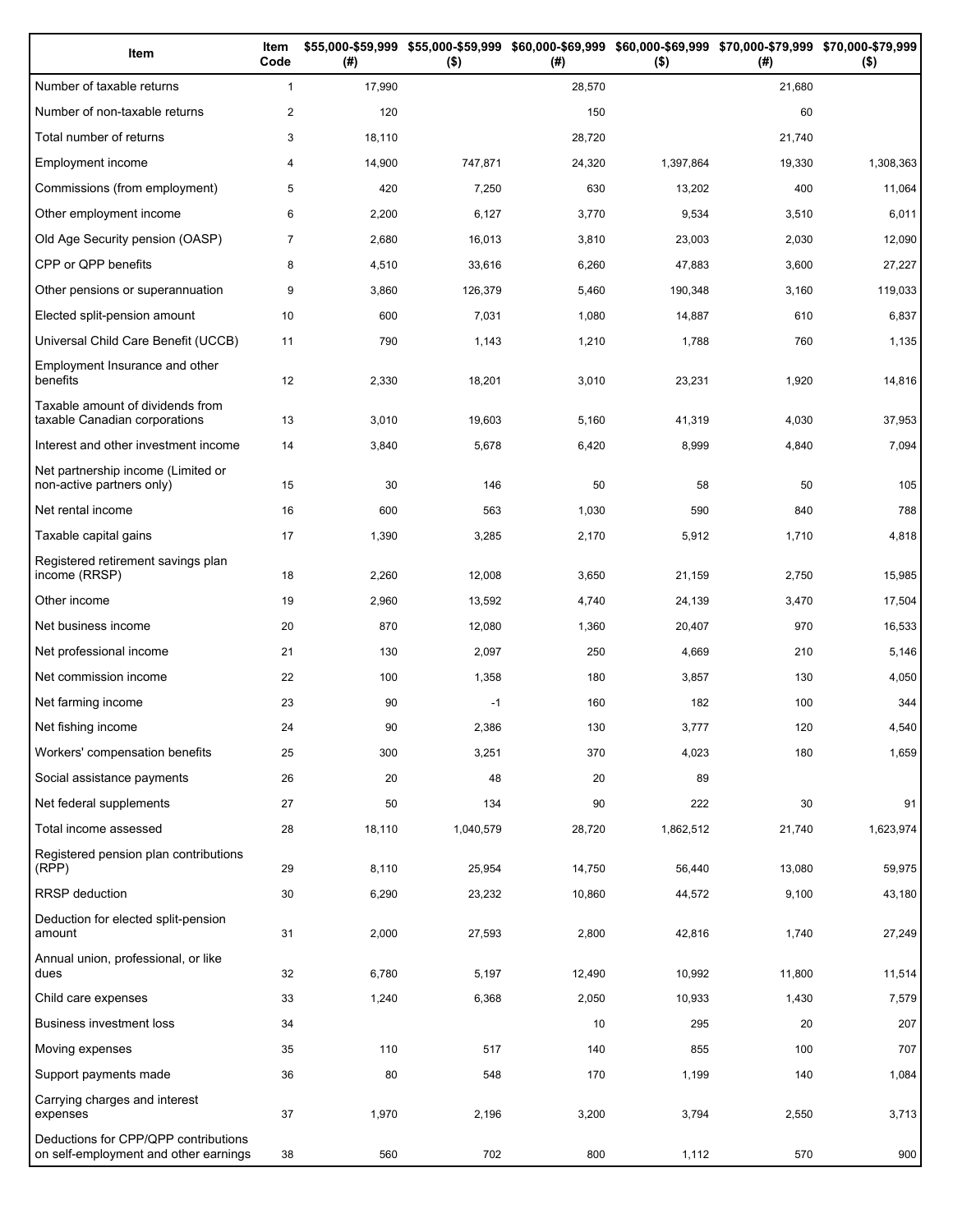| Item                                                                                              | Item<br>Code | (# )   | \$55,000-\$59,999 \$55,000-\$59,999 \$60,000-\$69,999 \$60,000-\$69,999 \$70,000-\$79,999 \$70,000-\$79,999<br>$($ \$) | (# )   | $($ \$)   | (# )   | $($ \$)   |
|---------------------------------------------------------------------------------------------------|--------------|--------|------------------------------------------------------------------------------------------------------------------------|--------|-----------|--------|-----------|
| Deductions for provincial parental<br>insurance plan (PPIP) premiums on<br>self-employment income | 39           |        |                                                                                                                        |        |           |        |           |
| Exploration and development expenses                                                              | 40           | 10     | 47                                                                                                                     | 20     | 62        | 30     | 148       |
| Other employment expenses                                                                         | 41           | 1,190  | 5,522                                                                                                                  | 1,740  | 8,441     | 1,230  | 5,252     |
| Clergy residence deduction                                                                        | 42           | 100    | 1,258                                                                                                                  | 120    | 1,542     | 60     | 958       |
| Other deductions                                                                                  | 43           | 600    | 851                                                                                                                    | 820    | 1,190     | 540    | 1,046     |
| Total deductions before adjustments                                                               | 44           | 15,740 | 100,077                                                                                                                | 25,510 | 184,249   | 20,260 | 163,531   |
| Social benefits repayment                                                                         | 45           | 250    | 72                                                                                                                     | 1,620  | 1,931     | 2,170  | 3,231     |
| Net income after adjustments                                                                      | 46           | 18,110 | 940,433                                                                                                                | 28,720 | 1,676,429 | 21,740 | 1,457,213 |
| Canadian Forces personnel and police<br>deduction                                                 | 47           | 120    | 4,044                                                                                                                  | 170    | 6,356     | 70     | 3,090     |
| Security options deductions                                                                       | 48           | 20     | 70                                                                                                                     | 20     | 61        | 20     | 81        |
| Other payments deductions                                                                         | 49           | 360    | 3,433                                                                                                                  | 470    | 4,334     | 220    | 1,762     |
| Non-capital losses of other years                                                                 | 50           | 10     | 126                                                                                                                    | 10     | 191       | 10     | 129       |
| Net capital losses of other years                                                                 | 51           | 330    | 408                                                                                                                    | 550    | 848       | 420    | 559       |
| Capital gains deduction                                                                           | 52           | 30     | 410                                                                                                                    | 70     | 1,347     | 40     | 1,002     |
| Northern residents deductions                                                                     | 53           | 20     | 47                                                                                                                     | 30     | 61        | 30     | 78        |
| Additional deductions                                                                             | 54           | 80     | 538                                                                                                                    | 120    | 439       | 60     | 437       |
| Farming/fishing losses of prior years                                                             | 55           |        |                                                                                                                        |        |           |        |           |
| Total deductions from net income                                                                  | 56           | 960    | 9,092                                                                                                                  | 1,420  | 13,662    | 870    | 7,212     |
| Taxable income assessed                                                                           | 57           | 18,110 | 931,340                                                                                                                | 28,710 | 1,662,793 | 21,730 | 1,450,007 |
| Basic personal amount                                                                             | 58           | 18,110 | 195,982                                                                                                                | 28,720 | 310,746   | 21,740 | 235,225   |
| Age amount                                                                                        | 59           | 2,680  | 11,617                                                                                                                 | 3,820  | 12,593    | 2,030  | 4,477     |
| Spouse or common-law partner<br>amount                                                            | 60           | 1,510  | 10,724                                                                                                                 | 2,380  | 16,728    | 1,880  | 13,489    |
| Amount for eligible dependant                                                                     | 61           | 530    | 5,243                                                                                                                  | 910    | 9,196     | 740    | 7,441     |
| Amount for children 17 and under                                                                  | 62           | 3,230  | 11,906                                                                                                                 | 6,170  | 23,190    | 5,530  | 21,138    |
| Amount for infirm dependants age 18<br>or older                                                   | 63           | 30     | 127                                                                                                                    | 40     | 206       | 50     | 229       |
| CPP or QPP contributions through<br>employment                                                    | 64           | 14,350 | 30,647                                                                                                                 | 23,490 | 51,271    | 18,890 | 42,026    |
| CPP or QPP contributions on<br>self-employment and other earnings                                 | 65           | 560    | 702                                                                                                                    | 800    | 1,112     | 570    | 900       |
| Employment Insurance premiums                                                                     | 66           | 14,130 | 11,072                                                                                                                 | 23,090 | 18,417    | 18,490 | 15,050    |
| PPIP premiums paid                                                                                | 67           |        |                                                                                                                        |        |           |        |           |
| PPIP premiums payable on<br>employment income                                                     | 68           |        |                                                                                                                        |        |           |        |           |
| PPIP premiums payable on<br>self-employment income                                                | 69           |        |                                                                                                                        |        |           |        |           |
| Volunteer firefighters' amount                                                                    | 70           | 170    | 516                                                                                                                    | 250    | 747       | 200    | 591       |
| Canada employment amount                                                                          | 71           | 15,260 | 16,449                                                                                                                 | 24,850 | 26,831    | 19,600 | 21,266    |
| Public transit amount                                                                             | 72           | 100    | 54                                                                                                                     | 180    | 85        | 150    | 74        |
| Children's fitness amount                                                                         | 73           | 1,750  | 846                                                                                                                    | 3,480  | 1,774     | 3,400  | 1,896     |
| Children's arts amount                                                                            | 74           | 380    | 160                                                                                                                    | 910    | 384       | 910    | 398       |
| Home buyers' amount                                                                               | 75           | 250    | 1,198                                                                                                                  | 390    | 1,843     | 210    | 1,003     |
| Pension income amount                                                                             | 76           | 4,240  | 8,387                                                                                                                  | 6,010  | 11,858    | 3,570  | 7,044     |
| Caregiver amount                                                                                  | 77           | 210    | 1,011                                                                                                                  | 290    | 1,449     | 230    | 1,163     |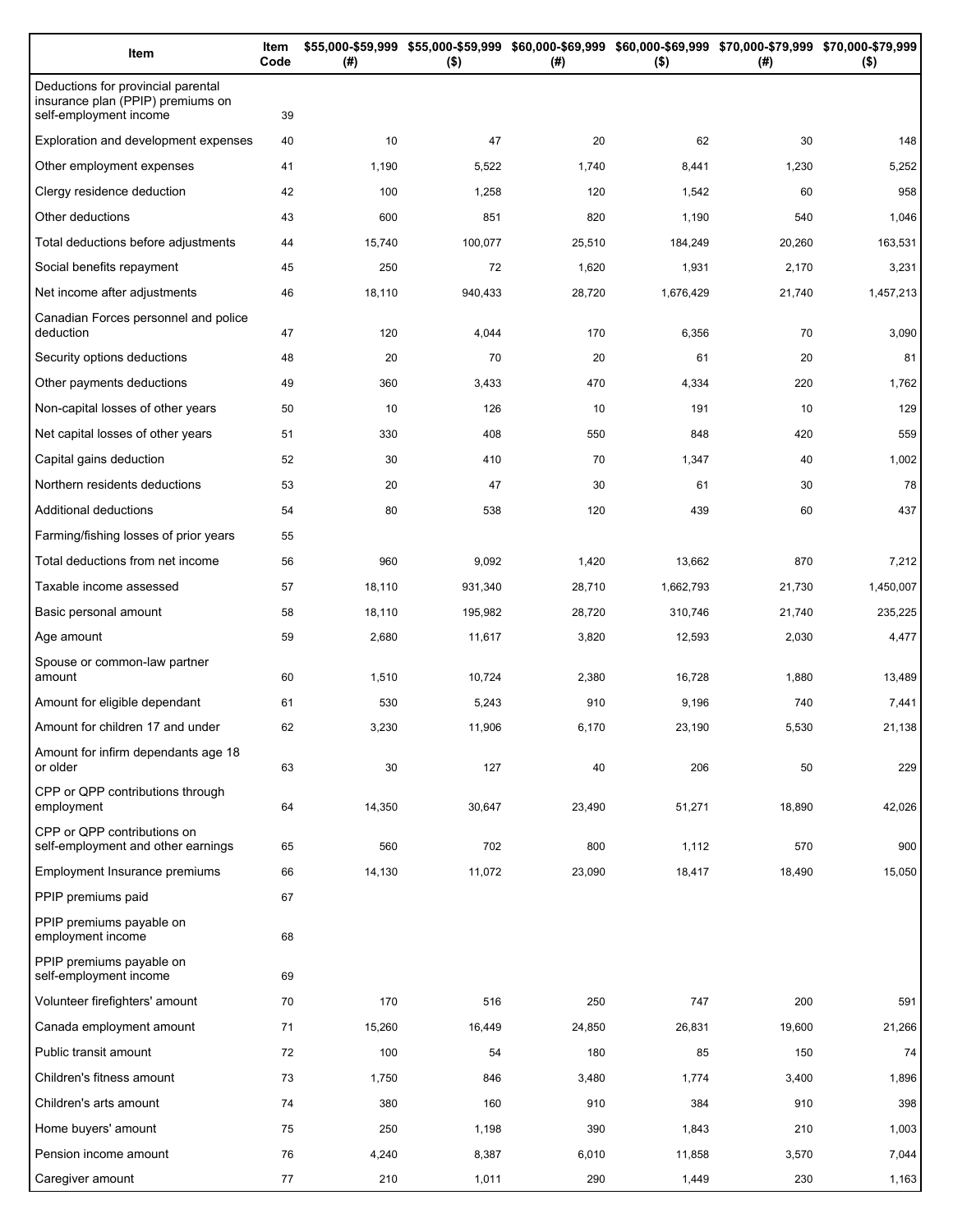| Item                                                                 | Item<br>Code | (#)    | \$55,000-\$59,999 \$55,000-\$59,999 \$60,000-\$69,999 \$60,000-\$69,999 \$70,000-\$79,999 \$70,000-\$79,999<br>$($ \$) | (#)    | $($ \$)        | (#)    | $($ \$)      |
|----------------------------------------------------------------------|--------------|--------|------------------------------------------------------------------------------------------------------------------------|--------|----------------|--------|--------------|
| Disability amount                                                    | 78           | 420    | 3,172                                                                                                                  | 530    | 4,030          | 310    | 2,354        |
| Disability amount transferred from a<br>dependant                    | 79           | 290    | 2,878                                                                                                                  | 550    | 5,731          | 490    | 5,244        |
| Interest paid on student loans                                       | 80           | 1,430  | 1,252                                                                                                                  | 2,340  | 1,990          | 1,590  | 1,202        |
| Tuition, education, and textbook<br>amounts                          | 81           | 770    | 4,693                                                                                                                  | 1,350  | 7,066          | 920    | 3,240        |
| Tuition, education, and textbook<br>amounts transferred from a child | 82           | 740    | 3,836                                                                                                                  | 1,450  | 7,450          | 1,610  | 8,569        |
| Amounts transferred from spouse or<br>common-law partner             | 83           | 520    | 2,512                                                                                                                  | 760    | 3,715          | 530    | 2,523        |
| Medical expenses                                                     | 84           | 3,710  | 10,414                                                                                                                 | 5,070  | 14,173         | 2,920  | 8,249        |
| Total tax credits on personal amounts                                | 85           | 18,110 | 50,310                                                                                                                 | 28,720 | 79,890         | 21,740 | 60,723       |
| Allowable charitable donations and<br>government gifts               | 86           | 6,850  | 7,809                                                                                                                  | 11,230 | 14,081         | 8,970  | 10,847       |
| Eligible cultural and ecological gifts                               | 87           | 10     | 28                                                                                                                     | 10     | $\overline{4}$ | 10     | $\mathbf{1}$ |
| Total tax credit on donations and gifts                              | 88           | 6,780  | 2,133                                                                                                                  | 11,120 | 3,855          | 8,870  | 2,963        |
| Total federal non-refundable tax credits                             | 89           | 18,110 | 52,444                                                                                                                 | 28,720 | 83,745         | 21,740 | 63,686       |
| Federal dividend tax credit                                          | 90           | 3,020  | 2,658                                                                                                                  | 5,170  | 5,668          | 4,070  | 5,237        |
| Overseas employment tax credit                                       | 91           |        |                                                                                                                        |        |                |        |              |
| Minimum tax carryover                                                | 92           | 20     | 47                                                                                                                     | 60     | 167            | 50     | 92           |
| Basic federal tax                                                    | 93           | 17,830 | 96,646                                                                                                                 | 28,410 | 191,236        | 21,620 | 185,243      |
| Federal Foreign Tax Credit                                           | 94           | 750    | 219                                                                                                                    | 1,300  | 497            | 1,010  | 339          |
| Federal Political contribution tax credit                            | 95           | 140    | 19                                                                                                                     | 270    | 38             | 190    | 27           |
| <b>Investment Tax Credit</b>                                         | 96           | 50     | 100                                                                                                                    | 100    | 206            | 90     | 152          |
| Labour-sponsored funds tax credit                                    | 97           | 60     | 12                                                                                                                     | 70     | 13             | 40     | 9            |
| Alternative minimum tax payable                                      | 98           |        |                                                                                                                        |        |                |        |              |
| Net federal tax                                                      | 99           | 17,810 | 96,299                                                                                                                 | 28,360 | 190,487        | 21,600 | 184,721      |
| CPP contributions on self-employment                                 | 100          | 560    | 1,405                                                                                                                  | 800    | 2,223          | 570    | 1,801        |
| Social Benefits repayment                                            | 101          | 250    | 72                                                                                                                     | 1,620  | 1,931          | 2,170  | 3,231        |
| <b>Net Provincial Tax</b>                                            | 102          | 17,960 | 65,670                                                                                                                 | 28,520 | 125,516        | 21,590 | 117,551      |
| Total tax payable                                                    | 103          | 17,990 | 163,445                                                                                                                | 28,570 | 320,158        | 21,680 | 307,305      |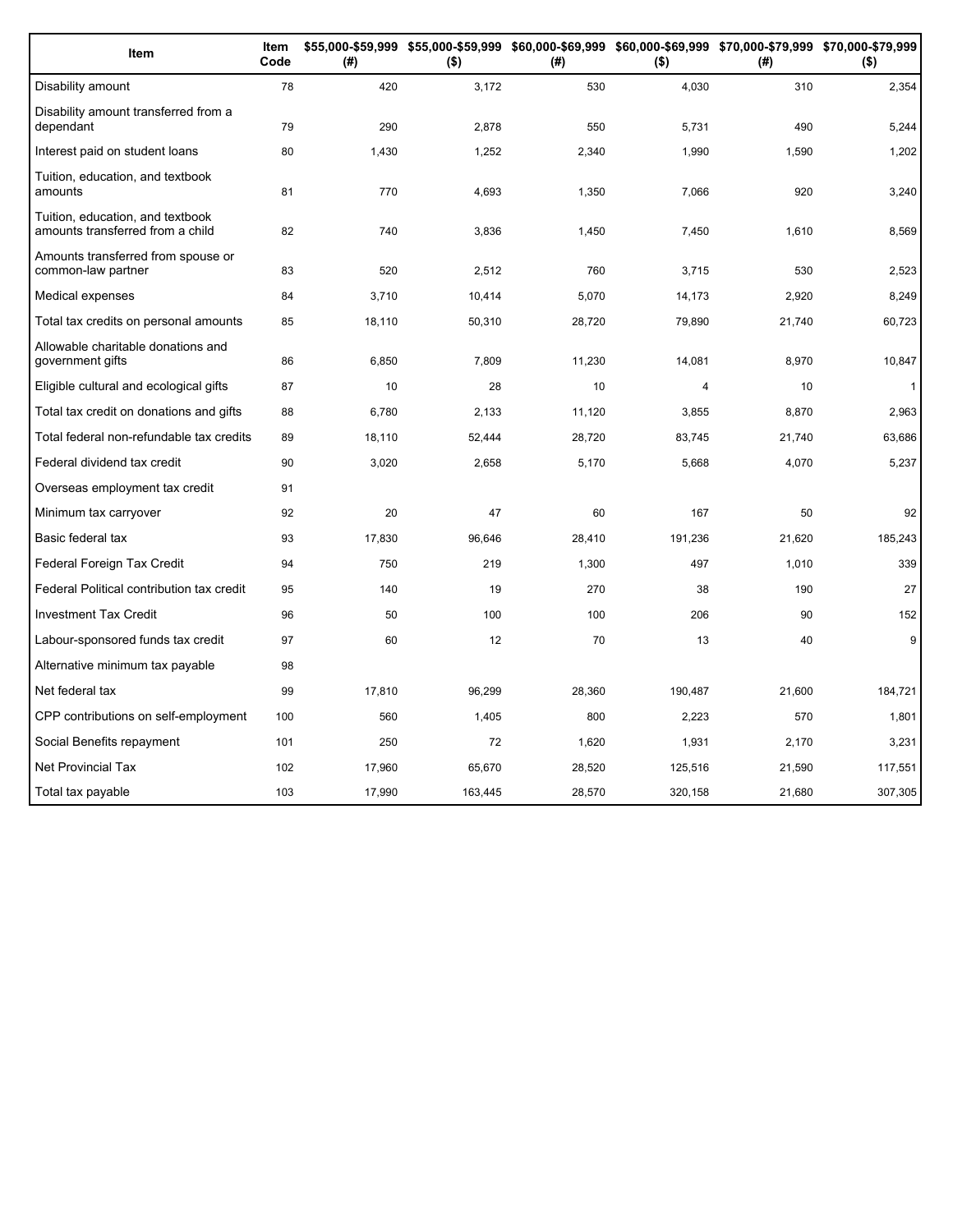| Item                                                              | Item<br>Code   | (# )   | $($ \$)   | (#)   | $($ \$) | \$80,000-\$89,999 \$80,000-\$89,999 \$90,000-\$99,999 \$90,000-\$99,999 \$100,000-\$149,999 \$100,000-\$149,999<br>(# ) | $($ \$)   |
|-------------------------------------------------------------------|----------------|--------|-----------|-------|---------|-------------------------------------------------------------------------------------------------------------------------|-----------|
| Number of taxable returns                                         | $\mathbf{1}$   | 13,640 |           | 8,470 |         | 16,670                                                                                                                  |           |
| Number of non-taxable returns                                     | $\overline{2}$ | 30     |           | 20    |         | 40                                                                                                                      |           |
| Total number of returns                                           | 3              | 13,670 |           | 8,490 |         | 16,710                                                                                                                  |           |
| Employment income                                                 | 4              | 12,170 | 911,054   | 7,630 | 633,349 | 14,910                                                                                                                  | 1,517,877 |
| Commissions (from employment)                                     | 5              | 390    | 12,641    | 280   | 10,608  | 630                                                                                                                     | 29,285    |
| Other employment income                                           | 6              | 2,110  | 4,886     | 1,400 | 3,796   | 3,050                                                                                                                   | 11,890    |
| Old Age Security pension (OASP)                                   | $\overline{7}$ | 1,260  | 7,449     | 770   | 4,437   | 1,540                                                                                                                   | 8,578     |
| CPP or QPP benefits                                               | 8              | 2,410  | 18,036    | 1,380 | 10,305  | 2,690                                                                                                                   | 20,448    |
| Other pensions or superannuation                                  | 9              | 2,060  | 81,509    | 1,280 | 53,123  | 2,390                                                                                                                   | 101,344   |
| Elected split-pension amount                                      | 10             | 490    | 5,915     | 290   | 3,034   | 400                                                                                                                     | 3,564     |
| Universal Child Care Benefit<br>(UCCB)                            | 11             | 290    | 432       | 130   | 190     | 200                                                                                                                     | 324       |
| Employment Insurance and other<br>benefits                        | 12             | 1,330  | 9,868     | 910   | 6,321   | 1,710                                                                                                                   | 10,466    |
| Taxable amount of dividends from<br>taxable Canadian corporations | 13             | 3,080  | 37,478    | 2,130 | 29,266  | 5,140                                                                                                                   | 116,686   |
| Interest and other investment<br>income                           | 14             | 3,530  | 5,915     | 2,340 | 4,685   | 5,130                                                                                                                   | 11,801    |
| Net partnership income (Limited<br>or non-active partners only)   | 15             | 50     | 339       | 50    | 357     | 120                                                                                                                     | 466       |
| Net rental income                                                 | 16             | 620    | 598       | 430   | 818     | 910                                                                                                                     | 2,531     |
| Taxable capital gains                                             | 17             | 1,380  | 4,852     | 950   | 3,405   | 2,260                                                                                                                   | 16,565    |
| Registered retirement savings<br>plan income (RRSP)               | 18             | 1,830  | 13,866    | 1,160 | 10,408  | 2,250                                                                                                                   | 24,407    |
| Other income                                                      | 19             | 2,650  | 15,749    | 1,790 | 12,457  | 4,220                                                                                                                   | 44,012    |
| Net business income                                               | 20             | 680    | 12,586    | 410   | 8,756   | 890                                                                                                                     | 23,631    |
| Net professional income                                           | 21             | 180    | 5,458     | 140   | 4,565   | 480                                                                                                                     | 27,041    |
| Net commission income                                             | 22             | 100    | 2,941     | 60    | 1,428   | 140                                                                                                                     | 7,939     |
| Net farming income                                                | 23             | 70     | 378       | 60    | 234     | 120                                                                                                                     | 742       |
| Net fishing income                                                | 24             | 60     | 2,658     | 40    | 1,799   | 80                                                                                                                      | 4,435     |
| Workers' compensation benefits                                    | 25             | 110    | 1,019     | 60    | 513     | 110                                                                                                                     | 1,346     |
| Social assistance payments                                        | 26             |        |           |       |         |                                                                                                                         |           |
| Net federal supplements                                           | 27             | 30     | 73        |       |         | 20                                                                                                                      | 51        |
| Total income assessed                                             | 28             | 13,670 | 1,156,452 | 8,490 | 804,328 | 16,710                                                                                                                  | 1,987,064 |
| Registered pension plan<br>contributions (RPP)                    | 29             | 7,480  | 37,107    | 4,150 | 21,646  | 7,340                                                                                                                   | 41,599    |
| RRSP deduction                                                    | $30\,$         | 6,520  | 38,507    | 4,500 | 32,020  | 10,010                                                                                                                  | 103,053   |
| Deduction for elected<br>split-pension amount                     | 31             | 1,120  | 18,373    | 760   | 13,916  | 1,380                                                                                                                   | 26,083    |
| Annual union, professional, or like<br>dues                       | 32             | 6,520  | 6,667     | 3,710 | 4,182   | 6,630                                                                                                                   | 8,799     |
| Child care expenses                                               | 33             | 640    | 3,394     | 290   | 1,426   | 490                                                                                                                     | 2,622     |
| <b>Business investment loss</b>                                   | 34             | 10     | 188       | 10    | 105     | 20                                                                                                                      | 262       |
| Moving expenses                                                   | 35             | 70     | 474       | 50    | 605     | 100                                                                                                                     | 927       |
| Support payments made                                             | 36             | 110    | 1,122     | 90    | 907     | 250                                                                                                                     | 3,414     |
| Carrying charges and interest<br>expenses                         | 37             | 1,980  | 3,269     | 1,340 | 2,759   | 3,000                                                                                                                   | 7,422     |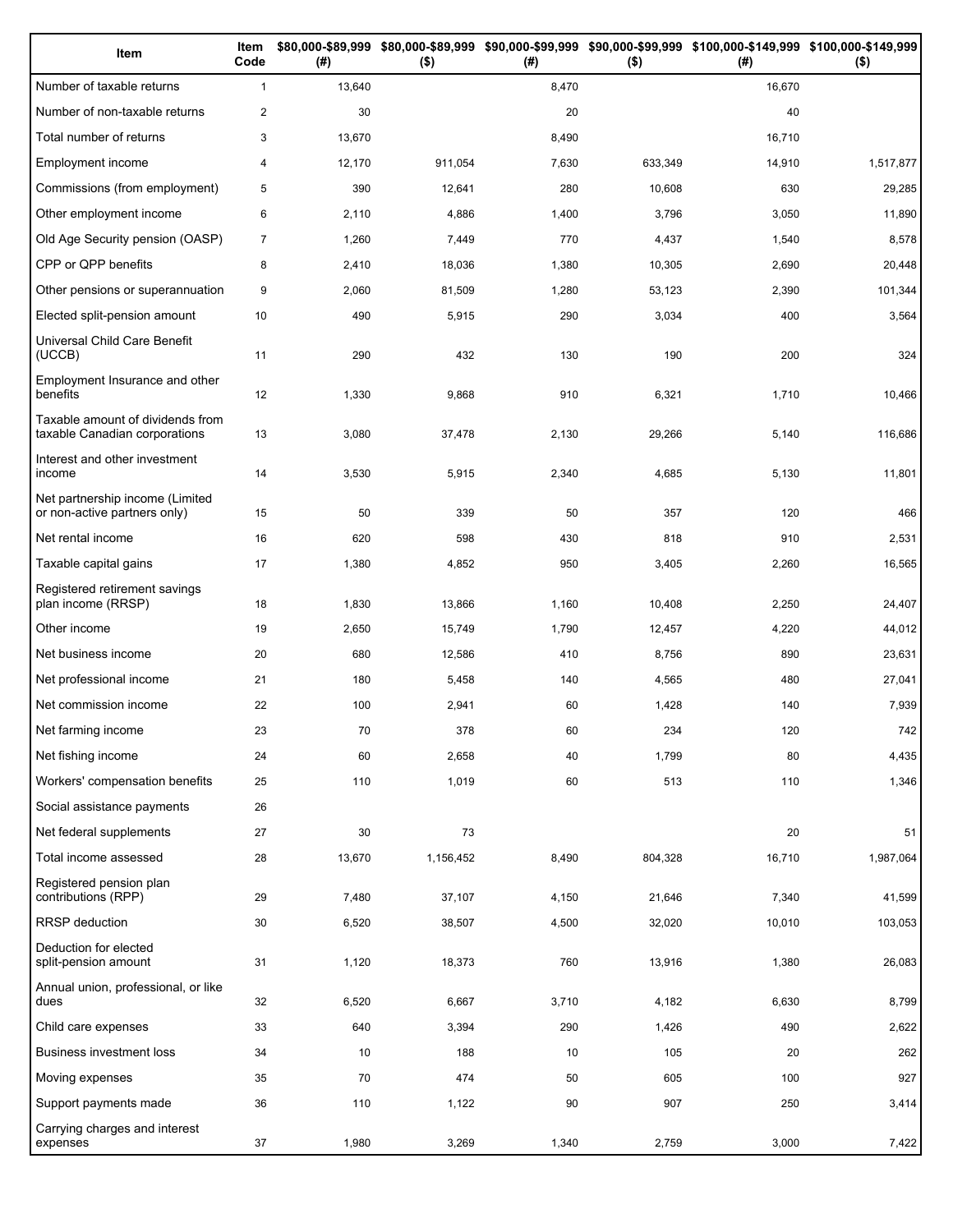| Item                                                                                              | Item<br>Code | (# )   | $($ \$)   | (#)   | $($ \$) | \$80,000-\$89,999 \$80,000-\$89,999 \$90,000-\$99,999 \$90,000-\$99,999 \$100,000-\$149,999 \$100,000-\$149,999<br>(#) | $($ \$)   |
|---------------------------------------------------------------------------------------------------|--------------|--------|-----------|-------|---------|------------------------------------------------------------------------------------------------------------------------|-----------|
| Deductions for CPP/QPP<br>contributions on self-employment<br>and other earnings                  | 38           | 380    | 611       | 240   | 382     | 640                                                                                                                    | 1,135     |
| Deductions for provincial parental<br>insurance plan (PPIP) premiums<br>on self-employment income | 39           |        |           |       |         |                                                                                                                        |           |
| Exploration and development<br>expenses                                                           | 40           | 20     | 49        | 20    | 111     | 70                                                                                                                     | 605       |
| Other employment expenses                                                                         | 41           | 880    | 3,844     | 630   | 3,166   | 1,340                                                                                                                  | 7,793     |
| Clergy residence deduction                                                                        | 42           | 40     | 536       | 10    | 240     | 30                                                                                                                     | 454       |
| Other deductions                                                                                  | 43           | 390    | 993       | 260   | 899     | 600                                                                                                                    | 3,146     |
| Total deductions before<br>adjustments                                                            | 44           | 12,700 | 115,150   | 7,880 | 82,365  | 15,480                                                                                                                 | 207,322   |
| Social benefits repayment                                                                         | 45           | 1,760  | 3,416     | 1,220 | 2,826   | 2,660                                                                                                                  | 8,274     |
| Net income after adjustments                                                                      | 46           | 13,670 | 1,037,886 | 8,490 | 719,137 | 16,700                                                                                                                 | 1,771,518 |
| Canadian Forces personnel and<br>police deduction                                                 | 47           | 30     | 1,361     | 20    | 638     | 30                                                                                                                     | 1,595     |
| Security options deductions                                                                       | 48           | 20     | 82        | 30    | 259     | 80                                                                                                                     | 938       |
| Other payments deductions                                                                         | 49           | 150    | 1,112     |       |         | 120                                                                                                                    | 1,399     |
| Non-capital losses of other years                                                                 | 50           |        |           |       |         |                                                                                                                        |           |
| Net capital losses of other years                                                                 | 51           | 390    | 607       | 240   | 396     | 640                                                                                                                    | 1,445     |
| Capital gains deduction                                                                           | 52           | 40     | 944       | 30    | 906     | 130                                                                                                                    | 6,340     |
| Northern residents deductions                                                                     | 53           | 50     | 98        | 50    | 99      | 190                                                                                                                    | 389       |
| Additional deductions                                                                             | 54           | 50     | 244       | 30    | 218     | 70                                                                                                                     | 788       |
| Farming/fishing losses of prior<br>years                                                          | 55           |        |           |       |         |                                                                                                                        |           |
| Total deductions from net income                                                                  | 56           | 710    | 4,794     | 460   | 3,238   | 1,240                                                                                                                  | 13,360    |
| Taxable income assessed                                                                           | 57           | 13,670 | 1,033,093 | 8,490 | 715,920 | 16,700                                                                                                                 | 1,758,262 |
| Basic personal amount                                                                             | 58           | 13,670 | 147,961   | 8,490 | 91,832  | 16,710                                                                                                                 | 180,720   |
| Age amount                                                                                        | 59           | 770    | 1,520     | 340   | 596     | 250                                                                                                                    | 447       |
| Spouse or common-law partner<br>amount                                                            | 60           | 1,400  | 10,285    | 1,000 | 7,594   | 2,490                                                                                                                  | 19,520    |
| Amount for eligible dependant                                                                     | 61           | 400    | 3,932     | 210   | 2,111   | 310                                                                                                                    | 3,119     |
| Amount for children 17 and under                                                                  | 62           | 3,390  | 13,123    | 2,270 | 8,969   | 4,540                                                                                                                  | 18,159    |
| Amount for infirm dependants age<br>18 or older                                                   | 63           | 20     | 140       | 20    | 94      | 30                                                                                                                     | 151       |
| CPP or QPP contributions<br>through employment                                                    | 64           | 11,900 | 26,464    | 7,460 | 16,679  | 14,490                                                                                                                 | 32,452    |
| CPP or QPP contributions on<br>self-employment and other                                          |              |        |           |       |         |                                                                                                                        |           |
| earnings                                                                                          | 65           | 380    | 611       | 240   | 382     | 640                                                                                                                    | 1,135     |
| Employment Insurance premiums<br>PPIP premiums paid                                               | 66<br>67     | 11,500 | 9,372     | 7,100 | 5,827   | 13,290                                                                                                                 | 10,916    |
|                                                                                                   |              |        |           |       |         |                                                                                                                        |           |
| PPIP premiums payable on<br>employment income                                                     | 68           |        |           |       |         |                                                                                                                        |           |
| PPIP premiums payable on<br>self-employment income                                                | 69           |        |           |       |         |                                                                                                                        |           |
| Volunteer firefighters' amount                                                                    | 70           | 120    | 366       | 80    | 243     | 110                                                                                                                    | 333       |
| Canada employment amount                                                                          | 71           | 12,330 | 13,386    | 7,750 | 8,412   | 15,110                                                                                                                 | 16,425    |
| Public transit amount                                                                             | 72           | 100    | 45        | 80    | 42      | 100                                                                                                                    | 50        |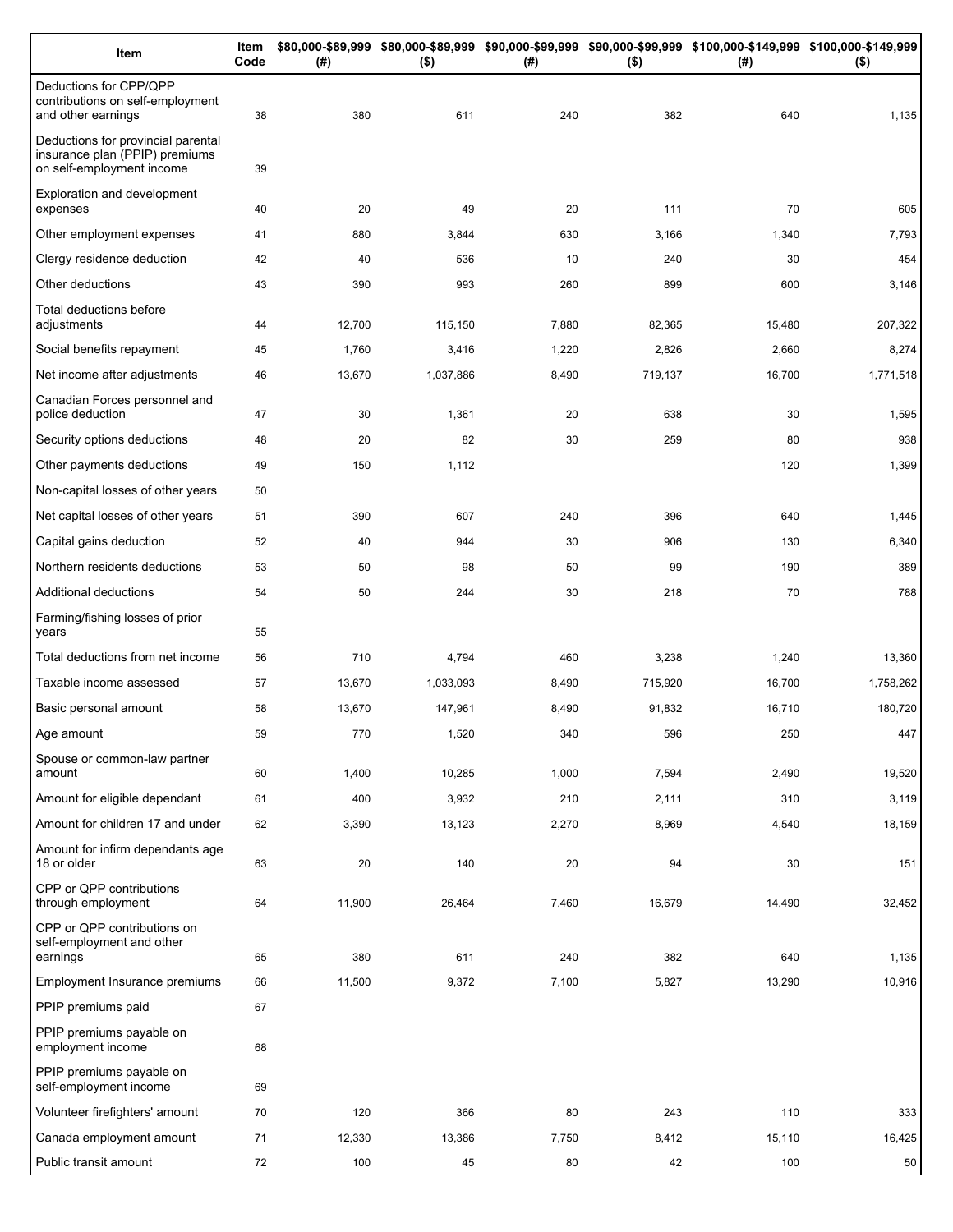| Item                                                                 | Item<br>Code | (# )   | $($ \$) | (#)   | $($ \$) | \$80,000-\$89,999 \$80,000-\$89,999 \$90,000-\$99,999 \$90,000-\$99,999 \$100,000-\$149,999 \$100,000-\$149,999<br>(#) | $($ \$) |
|----------------------------------------------------------------------|--------------|--------|---------|-------|---------|------------------------------------------------------------------------------------------------------------------------|---------|
| Children's fitness amount                                            | 73           | 2,170  | 1,262   | 1,470 | 892     | 3,010                                                                                                                  | 1,899   |
| Children's arts amount                                               | 74           | 680    | 342     | 470   | 226     | 990                                                                                                                    | 516     |
| Home buyers' amount                                                  | 75           | 120    | 572     | 60    | 290     | 120                                                                                                                    | 603     |
| Pension income amount                                                | 76           | 2,420  | 4,769   | 1,520 | 2,991   | 2,710                                                                                                                  | 5,328   |
| Caregiver amount                                                     | 77           | 150    | 777     | 100   | 462     | 200                                                                                                                    | 1,011   |
| Disability amount                                                    | 78           | 180    | 1,351   | 90    | 686     | 180                                                                                                                    | 1,343   |
| Disability amount transferred from<br>a dependant                    | 79           | 280    | 2,920   | 200   | 2,078   | 360                                                                                                                    | 3,601   |
| Interest paid on student loans                                       | 80           | 640    | 453     | 310   | 192     | 520                                                                                                                    | 325     |
| Tuition, education, and textbook<br>amounts                          | 81           | 460    | 1,654   | 290   | 825     | 430                                                                                                                    | 1,322   |
| Tuition, education, and textbook<br>amounts transferred from a child | 82           | 1,160  | 6,443   | 810   | 4,477   | 1,890                                                                                                                  | 10,701  |
| Amounts transferred from spouse<br>or common-law partner             | 83           | 360    | 1,705   | 210   | 910     | 510                                                                                                                    | 2,379   |
| Medical expenses                                                     | 84           | 1,660  | 5,614   | 890   | 2,704   | 1,830                                                                                                                  | 7,157   |
| Total tax credits on personal<br>amounts                             | 85           | 13,670 | 38,264  | 8,490 | 23,928  | 16,710                                                                                                                 | 47,944  |
| Allowable charitable donations<br>and government gifts               | 86           | 6,210  | 8,348   | 4,010 | 6,266   | 8,240                                                                                                                  | 14,225  |
| Eligible cultural and ecological<br>gifts                            | 87           |        |         |       |         | 10                                                                                                                     | 46      |
| Total tax credit on donations and<br>gifts                           | 88           | 6,160  | 2,290   | 3,990 | 1,736   | 8,210                                                                                                                  | 3,956   |
| Total federal non-refundable tax<br>credits                          | 89           | 13,670 | 40,554  | 8,490 | 25,664  | 16,710                                                                                                                 | 51,899  |
| Federal dividend tax credit                                          | 90           | 3,100  | 5,157   | 2,130 | 4,046   | 5,170                                                                                                                  | 15,973  |
| Overseas employment tax credit                                       | 91           |        |         |       |         | 40                                                                                                                     | 418     |
| Minimum tax carryover                                                | 92           | 50     | 114     | 30    | 53      | 90                                                                                                                     | 251     |
| Basic federal tax                                                    | 93           | 13,610 | 140,707 | 8,460 | 103,258 | 16,640                                                                                                                 | 282,853 |
| Federal Foreign Tax Credit                                           | 94           | 850    | 315     | 620   | 286     | 1,570                                                                                                                  | 1,481   |
| Federal Political contribution tax<br>credit                         | 95           | 140    | 23      | 110   | 22      | 270                                                                                                                    | 50      |
| Investment Tax Credit                                                | 96           | 50     | 121     | 30    | 84      | 80                                                                                                                     | 203     |
| Labour-sponsored funds tax credit                                    | 97           | 30     | 8       | 10    | 5       | 30                                                                                                                     | 10      |
| Alternative minimum tax payable                                      | 98           | 40     | 18      | 30    | 28      | 150                                                                                                                    | 217     |
| Net federal tax                                                      | 99           | 13,600 | 140,236 | 8,450 | 102,861 | 16,610                                                                                                                 | 281,121 |
| CPP contributions on<br>self-employment                              | 100          | 380    | 1,222   | 240   | 764     | 640                                                                                                                    | 2,270   |
| Social Benefits repayment                                            | 101          | 1,760  | 3,416   | 1,220 | 2,826   | 2,660                                                                                                                  | 8,274   |
| Net Provincial Tax                                                   | 102          | 13,590 | 87,207  | 8,420 | 62,474  | 16,560                                                                                                                 | 161,099 |
| Total tax payable                                                    | 103          | 13,640 | 232,082 | 8,470 | 168,926 | 16,670                                                                                                                 | 452,764 |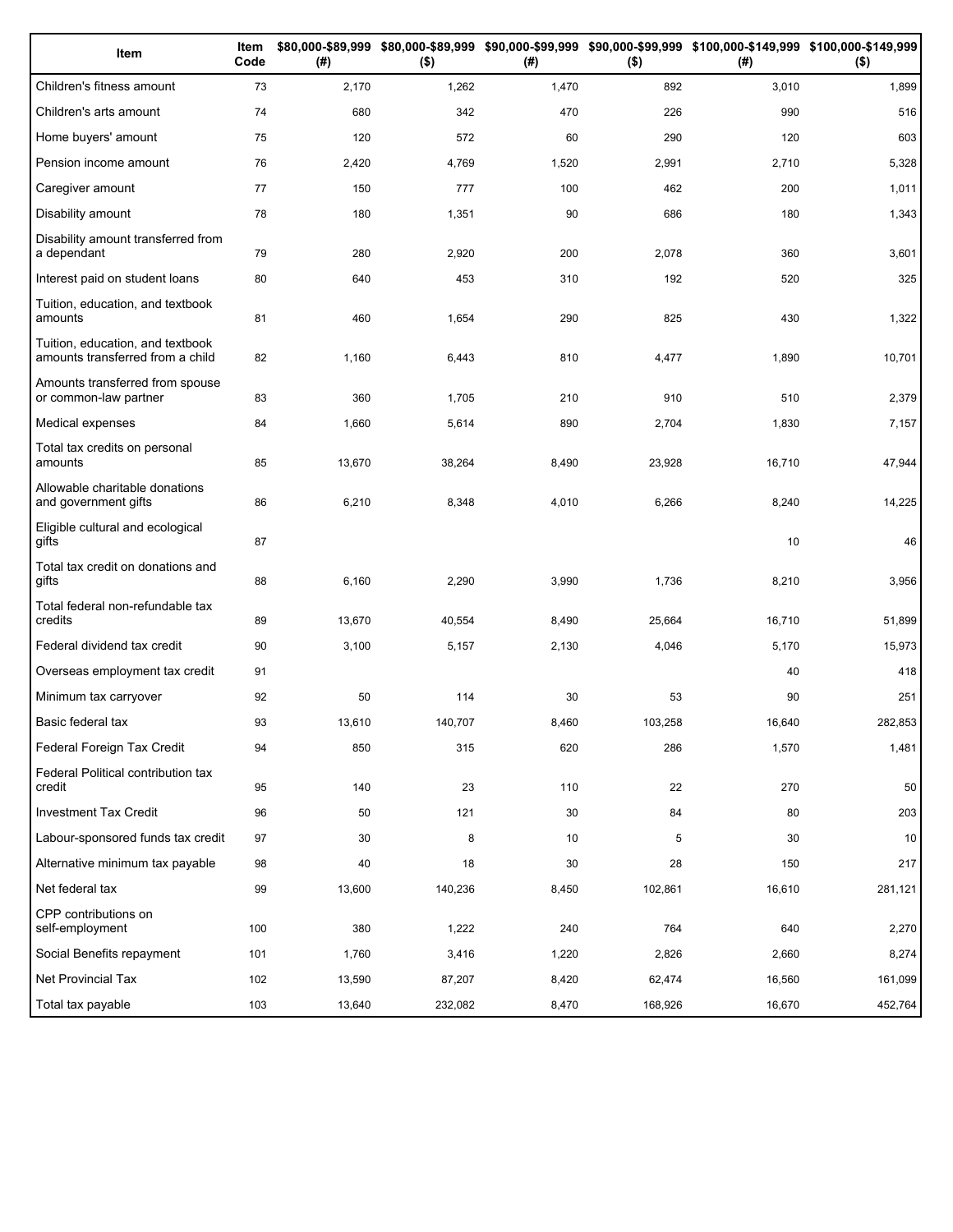| Item                                                                                           | Item<br>Code | (#)   | \$150,000-\$249,999 \$150,000-\$249,999<br>$($ \$) | \$250,000<br>and<br>over $(H)$ | \$250,000<br>and<br>over (\$) |
|------------------------------------------------------------------------------------------------|--------------|-------|----------------------------------------------------|--------------------------------|-------------------------------|
| Number of taxable returns                                                                      | $\mathbf{1}$ | 5,350 |                                                    | 2,010                          |                               |
| Number of non-taxable returns                                                                  | 2            | 20    |                                                    |                                |                               |
| Total number of returns                                                                        | 3            | 5,370 |                                                    | 2,020                          |                               |
| Employment income                                                                              | 4            | 4,480 | 624,505                                            | 1,600                          | 383,928                       |
| Commissions (from employment)                                                                  | 5            | 200   | 16,864                                             | 130                            | 32,351                        |
| Other employment income                                                                        | 6            | 870   | 10,795                                             | 270                            | 9,669                         |
| Old Age Security pension (OASP)                                                                | 7            | 700   | 3,775                                              | 380                            | 1,851                         |
| CPP or QPP benefits                                                                            | 8            | 1,020 | 8,148                                              | 470                            | 3,881                         |
| Other pensions or superannuation                                                               | 9            | 890   | 45,360                                             | 330                            | 21,133                        |
| Elected split-pension amount                                                                   | 10           | 120   | 983                                                | 60                             | 277                           |
| Universal Child Care Benefit (UCCB)                                                            | 11           | 80    | 133                                                | 10                             | 17                            |
| Employment Insurance and other benefits                                                        | 12           | 250   | 1,474                                              | 20                             | 138                           |
| Taxable amount of dividends from taxable Canadian corporations                                 | 13           | 2,580 | 128,523                                            | 1,370                          | 220,280                       |
| Interest and other investment income                                                           | 14           | 2,200 | 8,751                                              | 1,210                          | 18,049                        |
| Net partnership income (Limited or non-active partners only)                                   | 15           | 80    | 349                                                | 50                             | $-152$                        |
| Net rental income                                                                              | 16           | 330   | 1,852                                              | 180                            | 2,825                         |
| Taxable capital gains                                                                          | 17           | 1,140 | 20,894                                             | 730                            | 75,380                        |
| Registered retirement savings plan income (RRSP)                                               | 18           | 570   | 12,448                                             | 160                            | 7,370                         |
| Other income                                                                                   | 19           | 1,660 | 31,833                                             | 800                            | 35,045                        |
| Net business income                                                                            | 20           | 300   | 13,782                                             | 110                            | 12,121                        |
| Net professional income                                                                        | 21           | 410   | 42,418                                             | 320                            | 55,254                        |
| Net commission income                                                                          | 22           | 70    | 5,522                                              | 20                             | 3,060                         |
| Net farming income                                                                             | 23           | 40    | 738                                                | 40                             | 4,172                         |
| Net fishing income                                                                             | 24           | 20    | 2,047                                              |                                |                               |
| Workers' compensation benefits                                                                 | 25           | 30    | 832                                                |                                |                               |
| Social assistance payments                                                                     | 26           |       |                                                    |                                |                               |
| Net federal supplements                                                                        | 27           | 10    | 24                                                 |                                |                               |
| Total income assessed                                                                          | 28           | 5,370 | 982,253                                            | 2,020                          | 887,441                       |
| Registered pension plan contributions (RPP)                                                    | 29           | 1,760 | 13,623                                             | 460                            | 5,518                         |
| <b>RRSP</b> deduction                                                                          | 30           | 3,410 | 54,003                                             | 1,230                          | 26,472                        |
| Deduction for elected split-pension amount                                                     | 31           | 500   | 10,576                                             | 170                            | 3,464                         |
| Annual union, professional, or like dues                                                       | 32           | 1,490 | 2,097                                              | 270                            | 431                           |
| Child care expenses                                                                            | 33           | 150   | 843                                                | 40                             | 276                           |
| <b>Business investment loss</b>                                                                | 34           | 10    | 324                                                |                                |                               |
| Moving expenses                                                                                | 35           | 30    | 317                                                |                                |                               |
| Support payments made                                                                          | 36           | 140   | 3,305                                              | 60                             | 3,063                         |
| Carrying charges and interest expenses                                                         | 37           | 1,420 | 5,511                                              | 780                            | 6,914                         |
| Deductions for CPP/QPP contributions on self-employment and other earnings                     | 38           | 380   | 752                                                | 180                            | 378                           |
| Deductions for provincial parental insurance plan (PPIP) premiums on<br>self-employment income | 39           |       |                                                    |                                |                               |
| Exploration and development expenses                                                           | 40           | 60    | 459                                                | 50                             | 1,238                         |
| Other employment expenses                                                                      | 41           | 480   | 4,017                                              | 210                            | 5,890                         |
| Clergy residence deduction                                                                     | 42           |       |                                                    |                                |                               |
| Other deductions                                                                               | 43           | 170   | 4,058                                              | 100                            | 4,445                         |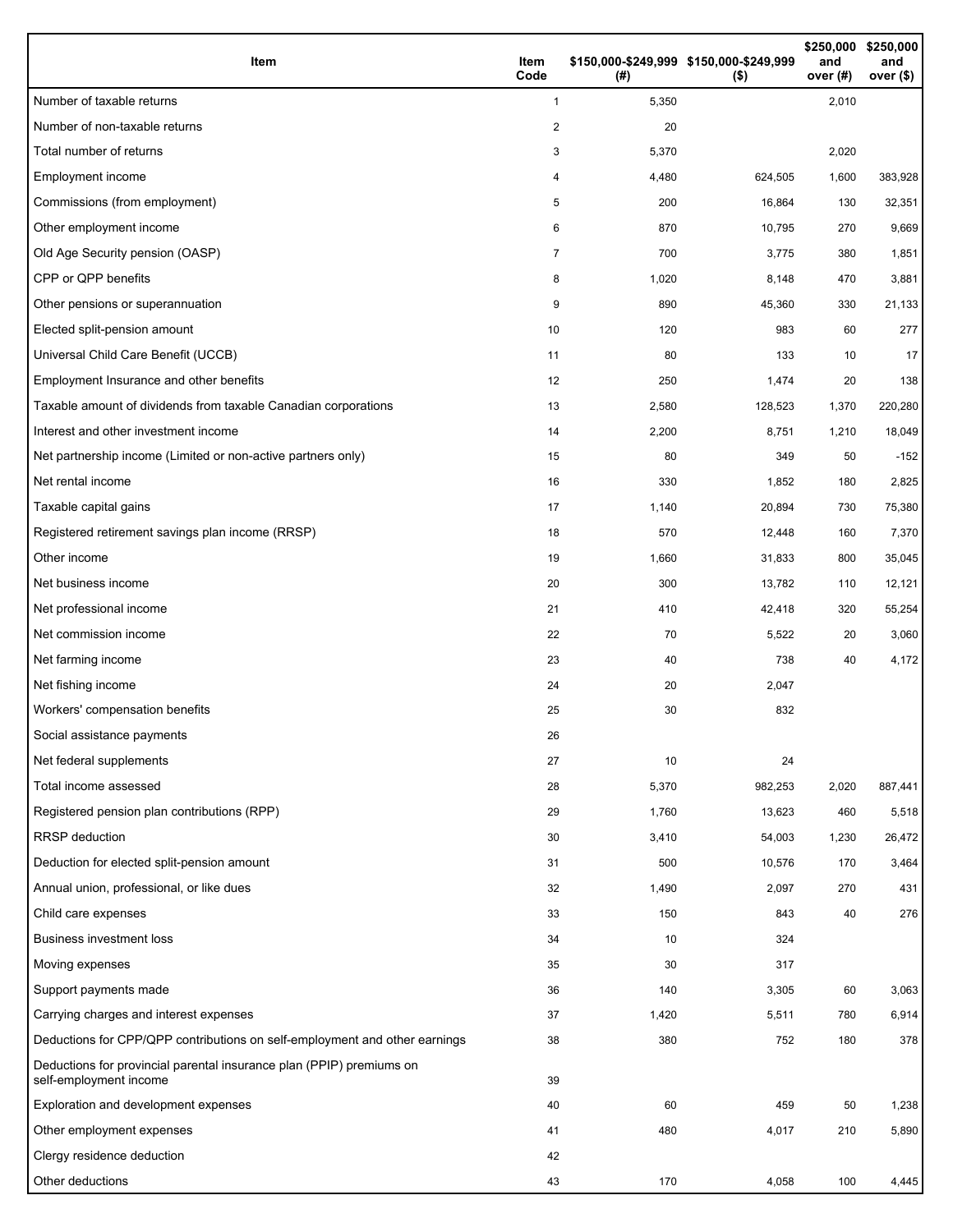| Item                                                              | <b>Item Code</b> | (#)   | \$150,000-\$249,999 \$150,000-\$249,999<br>$($ \$) | \$250,000<br>and<br>over (#) | \$250,000<br>and<br>over $($)$ |
|-------------------------------------------------------------------|------------------|-------|----------------------------------------------------|------------------------------|--------------------------------|
| Total deductions before adjustments                               | 44               | 4,870 | 99,953                                             | 1,810                        | 58,313                         |
| Social benefits repayment                                         | 45               | 780   | 3,881                                              | 300                          | 1,809                          |
| Net income after adjustments                                      | 46               | 5,370 | 878,467                                            | 2,020                        | 827,319                        |
| Canadian Forces personnel and police deduction                    | 47               |       |                                                    |                              |                                |
| Security options deductions                                       | 48               | 60    | 886                                                | 50                           | 3,726                          |
| Other payments deductions                                         | 49               | 30    | 838                                                |                              |                                |
| Non-capital losses of other years                                 | 50               |       |                                                    |                              |                                |
| Net capital losses of other years                                 | 51               | 370   | 1,349                                              | 240                          | 2,399                          |
| Capital gains deduction                                           | 52               | 120   | 11,682                                             | 160                          | 35,278                         |
| Northern residents deductions                                     | 53               | 50    | 100                                                |                              |                                |
| Additional deductions                                             | 54               | 30    | 628                                                |                              |                                |
| Farming/fishing losses of prior years                             | 55               |       |                                                    |                              |                                |
| Total deductions from net income                                  | 56               | 650   | 16,033                                             | 440                          | 42,605                         |
| Taxable income assessed                                           | 57               | 5,360 | 862,442                                            | 2,020                        | 784,715                        |
| Basic personal amount                                             | 58               | 5,370 | 58,061                                             | 2,020                        | 21,796                         |
| Age amount                                                        | 59               | 20    | 98                                                 | 10                           | 41                             |
| Spouse or common-law partner amount                               | 60               | 850   | 6,976                                              | 290                          | 2,513                          |
| Amount for eligible dependant                                     | 61               | 80    | 831                                                | 30                           | 335                            |
| Amount for children 17 and under                                  | 62               | 1,540 | 6,253                                              | 600                          | 2,634                          |
| Amount for infirm dependants age 18 or older                      | 63               |       |                                                    |                              |                                |
| CPP or QPP contributions through employment                       | 64               | 4,260 | 9,396                                              | 1,450                        | 3,141                          |
| CPP or QPP contributions on self-employment and other earnings    | 65               | 380   | 752                                                | 180                          | 378                            |
| Employment Insurance premiums                                     | 66               | 3,390 | 2,734                                              | 910                          | 705                            |
| PPIP premiums paid                                                | 67               |       |                                                    |                              |                                |
| PPIP premiums payable on employment income                        | 68               |       |                                                    |                              |                                |
| PPIP premiums payable on self-employment income                   | 69               |       |                                                    |                              |                                |
| Volunteer firefighters' amount                                    | 70               | 20    | 63                                                 |                              |                                |
| Canada employment amount                                          | 71               | 4,570 | 4,948                                              | 1,630                        | 1,765                          |
| Public transit amount                                             | 72               |       |                                                    |                              |                                |
| Children's fitness amount                                         | 73               | 1,070 | 743                                                | 400                          | 313                            |
| Children's arts amount                                            | 74               | 380   | 209                                                | 160                          | 102                            |
| Home buyers' amount                                               | 75               | 20    | 110                                                |                              |                                |
| Pension income amount                                             | 76               | 970   | 1,891                                              | 380                          | 739                            |
| Caregiver amount                                                  | 77               | 60    | 304                                                | 20                           | 107                            |
| Disability amount                                                 | 78               | 80    | 588                                                | 20                           | 143                            |
| Disability amount transferred from a dependant                    | 79               | 100   | 1,014                                              | 20                           | 257                            |
| Interest paid on student loans                                    | 80               | 120   | 99                                                 | 30                           | 27                             |
| Tuition, education, and textbook amounts                          | 81               | 100   | 509                                                | 30                           | 152                            |
| Tuition, education, and textbook amounts transferred from a child | 82               | 720   | 4,232                                              | 290                          | 1,834                          |
| Amounts transferred from spouse or common-law partner             | 83               | 170   | 708                                                | 50                           | 198                            |
| Medical expenses                                                  | 84               | 740   | 3,442                                              | 370                          | 2,483                          |
| Total tax credits on personal amounts                             | 85               | 5,370 | 15,603                                             | 2,020                        | 5,958                          |
| Allowable charitable donations and government gifts               | 86               | 3,060 | 8,833                                              | 1,320                        | 17,496                         |